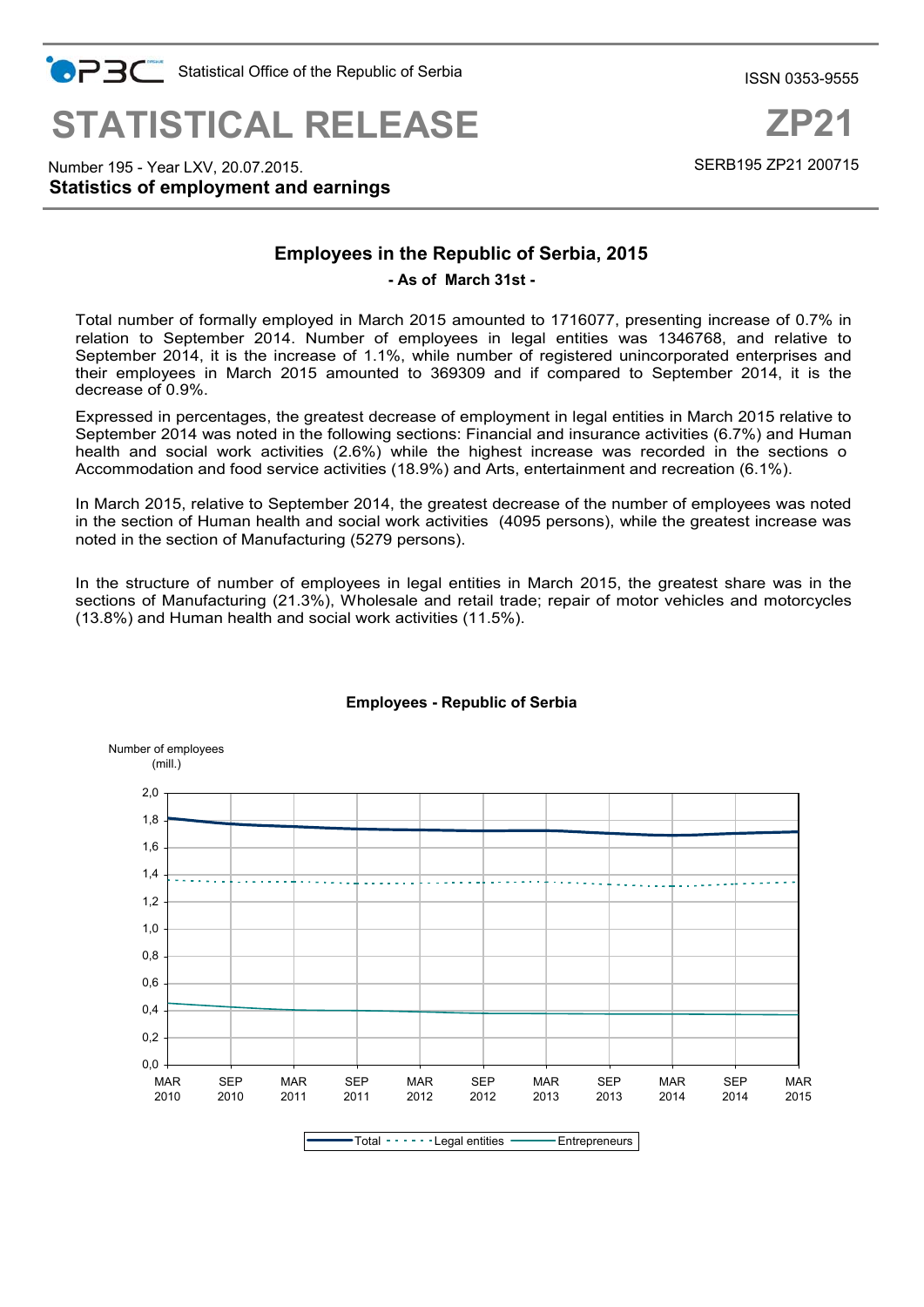**Republic of Serbia**

|            |                                       |                |               |                    |                                           |                |                               |                                                                   |                                                                                           |                   | Employees at legal entities                                                                |  |  |  |  |
|------------|---------------------------------------|----------------|---------------|--------------------|-------------------------------------------|----------------|-------------------------------|-------------------------------------------------------------------|-------------------------------------------------------------------------------------------|-------------------|--------------------------------------------------------------------------------------------|--|--|--|--|
| Row<br>no. | Region<br>Area<br>City - Municipality | Total          | All           | where of:<br>women | Agricultu-<br>re, forestry<br>and fishing | quarrying      | Mining and Manufactu-<br>ring | Electricity,<br>gas, steam<br>and air<br>conditio-<br>ning supply | Water<br>supply;<br>sewerage,<br>waste<br>manageme<br>nt and<br>remediation<br>activities | Construc-<br>tion | Wholesale<br>and retail<br>trade:<br>repair of<br>motor<br>vehicles<br>and motor<br>cycles |  |  |  |  |
|            | <b>REPUBLIC OF SERBIA</b>             | 1716077        | 1346768       | 627070             | 30924                                     | 22583          | 286952                        | 27046                                                             | 34648                                                                                     | 65675             | 185650                                                                                     |  |  |  |  |
| 2          | <b>SRBIJA - SEVER</b>                 | 1014352        | 830061        | 387734             | 23291                                     | 11015          | 138297                        | 12724                                                             | 16735                                                                                     | 45114             | 132873                                                                                     |  |  |  |  |
| 3          | Beogradski region                     | 567826         | 478700        | 224719             | 4265                                      | 9131           | 49354                         | 7922                                                              | 7035                                                                                      | 30647             | 85947                                                                                      |  |  |  |  |
| 4          | Beogradska oblast (Grad Beograd       | 567826         | 478700        | 224719             | 4265                                      | 9131           | 49354                         | 7922                                                              | 7035                                                                                      | 30647             | 85947                                                                                      |  |  |  |  |
| 5          | Barajevo                              | 3236           | 1883          | 953                | 44                                        | 3              | 348                           | 35                                                                | 72                                                                                        | 154               | 274                                                                                        |  |  |  |  |
| 6          | Voždovac                              | 42997          | 34824         | 14136              | 137                                       | 22             | 4814                          | 461                                                               | 41                                                                                        | 4754              | 5489                                                                                       |  |  |  |  |
| 7<br>8     | Vračar<br>Grocka                      | 32760<br>10159 | 26338<br>6557 | 13017<br>3426      | 127<br>83                                 | 33<br>21       | 1370<br>1066                  | 1178<br>43                                                        | 2423<br>269                                                                               | 1292<br>409       | 3611<br>1307                                                                               |  |  |  |  |
| 9          | Zvezdara                              | 37779          | 27950         | 12976              | 54                                        | 10             | 2514                          | 57                                                                | 1770                                                                                      | 2945              | 5571                                                                                       |  |  |  |  |
| 10         | Zemun                                 | 52493          | 43744         | 20208              | 198                                       | 73             | 8077                          | 477                                                               | 21                                                                                        | 3252              | 12703                                                                                      |  |  |  |  |
| 11         | Lazarevac                             | 22368          | 20261         | 6673               | 11                                        | 8472           | 2838                          | 336                                                               | 838                                                                                       | 1946              | 558                                                                                        |  |  |  |  |
| 12         | Mladenovac                            | 8344           | 5784          | 2780               | 112                                       | 0              | 1633                          | 63                                                                | 188                                                                                       | 110               | 500                                                                                        |  |  |  |  |
| 13         | Novi Beograd                          | 111720         | 101503        | 45401              | 440                                       | 47             | 7012                          | 2250                                                              | 167                                                                                       | 7948              | 26787                                                                                      |  |  |  |  |
| 14         | Obrenovac                             | 13159          | 10299         | 3970               | 157                                       | 26             | 952                           | 1993                                                              | 382                                                                                       | 295               | 603                                                                                        |  |  |  |  |
| 15         | Palilula                              | 52763          | 44994         | 20298              | 2099                                      | 314            | 5862                          | 60                                                                | 171                                                                                       | 2159              | 7325                                                                                       |  |  |  |  |
| 16         | Rakovica                              | 14854          | 9790          | 4959               | 50                                        | 19             | 1964                          | 98                                                                | 31                                                                                        | 314               | 2424                                                                                       |  |  |  |  |
| 17         | Savski venac                          | 65085          | 61696         | 36487              | 122                                       | 9              | 2964                          | 22                                                                | 56                                                                                        | 2135              | 4212                                                                                       |  |  |  |  |
| 18<br>19   | Sopot<br>Stari grad                   | 3674<br>53789  | 1632<br>49051 | 928<br>24146       | 1<br>70                                   | 0<br>58        | 409<br>3110                   | 39<br>693                                                         | 130<br>91                                                                                 | 67<br>1090        | 101<br>5604                                                                                |  |  |  |  |
| 20         | Surčin                                | 11436          | 9783          | 3761               | 537                                       | 10             | 1423                          | 6                                                                 | 74                                                                                        | 221               | 3068                                                                                       |  |  |  |  |
| 21         | Čukarica                              | 31210          | 22611         | 10600              | 23                                        | 14             | 2998                          | 111                                                               | 311                                                                                       | 1556              | 5810                                                                                       |  |  |  |  |
| 22         | <b>Region Vojvodine</b>               | 446526         | 351361        | 163015             | 19026                                     | 1884           | 88943                         | 4802                                                              | 9700                                                                                      | 14467             | 46926                                                                                      |  |  |  |  |
| 23         | Zapadnobačka oblast                   | 35620          | 26981         | 13521              | 2761                                      | 3              | 7980                          | 285                                                               | 684                                                                                       | 492               | 2629                                                                                       |  |  |  |  |
| 24         | Sombor                                | 19060          | 14905         | 7900               | 1427                                      | 0              | 3923                          | 235                                                               | 321                                                                                       | 225               | 1627                                                                                       |  |  |  |  |
| 25         | Apatin                                | 4914           | 3627          | 1727               | 287                                       | $\mathbf{1}$   | 1342                          | 16                                                                | 75                                                                                        | 130               | 233                                                                                        |  |  |  |  |
| 26         | Kula                                  | 6456           | 4614          | 2064               | 461                                       | 0              | 1204                          | 13                                                                | 284                                                                                       | 104               | 568                                                                                        |  |  |  |  |
| 27         | Odžaci                                | 5190           | 3835          | 1830               | 586                                       | $\overline{c}$ | 1511                          | 21                                                                | 4                                                                                         | 33                | 201                                                                                        |  |  |  |  |
| 28         | Južnobanatska oblast                  | 54925          | 41242         | 18568              | 2541                                      | 163            | 11646                         | 623                                                               | 1790                                                                                      | 1341              | 3707                                                                                       |  |  |  |  |
| 29         | Pančevo                               | 27175          | 20279         | 8535               | 645                                       | $\overline{c}$ | 6036                          | 455                                                               | 789                                                                                       | 920               | 2090                                                                                       |  |  |  |  |
| 30         | Alibunar                              | 2460           | 1670          | 798                | 228                                       | 0              | 289                           | 16                                                                | 72                                                                                        | 9                 | 139                                                                                        |  |  |  |  |
| 31<br>32   | <b>Bela Crkva</b><br>Vršac            | 2314<br>12318  | 1605<br>9890  | 792<br>4998        | 230<br>335                                | 1<br>40        | 118<br>3345                   | 15<br>52                                                          | 40<br>609                                                                                 | 34<br>184         | 103<br>882                                                                                 |  |  |  |  |
| 33         | Kovačica                              | 3221           | 2168          | 872                | 437                                       | 0              | 486                           | 0                                                                 | 72                                                                                        | 36                | 169                                                                                        |  |  |  |  |
| 34         | Kovin                                 | 5009           | 3558          | 1521               | 290                                       | 120            | 754                           | 56                                                                | 164                                                                                       | 125               | 240                                                                                        |  |  |  |  |
| 35         | Opovo                                 | 563            | 563           | 301                | 109                                       | 0              | 60                            | 0                                                                 | 34                                                                                        | 4                 | 47                                                                                         |  |  |  |  |
| 36         | Plandište                             | 1865           | 1509          | 751                | 267                                       | 0              | 558                           | 29                                                                | 10                                                                                        | 29                | 37                                                                                         |  |  |  |  |
| 37         | Južnobačka oblast                     | 174997         | 139188        | 64597              | 5347                                      | 1213           | 23911                         | 1988                                                              | 3492                                                                                      | 8022              | 22313                                                                                      |  |  |  |  |
| 38         | Grad Novi Sad                         | 124738         | 101992        | 48110              | 1466                                      | 1131           | 12561                         | 1673                                                              | 2120                                                                                      | 6995              | 17537                                                                                      |  |  |  |  |
| 39         | Novi Sad                              | 120348         | 97602         | 45638              | 1383                                      | 1116           | 12091                         | 1673                                                              | 2104                                                                                      | 6814              | 16991                                                                                      |  |  |  |  |
| 40         | Petrovaradin                          | 4390           | 4390          | 2472               | 83                                        | 15             | 470                           | 0                                                                 | 16                                                                                        | 181               | 546                                                                                        |  |  |  |  |
| 41         | Bač                                   | 1978           | 1370          | 592                | 242                                       | 0              | 226                           | 0                                                                 | 0                                                                                         | 254               | 69                                                                                         |  |  |  |  |
| 42         | Bačka Palanka                         | 12791          | 9751          | 4250               | 635                                       | 0              | 3968                          | 33                                                                | 499                                                                                       | 281               | 1254                                                                                       |  |  |  |  |
| 43         | Bački Petrovac                        | 2845           | 1899          | 879                | 372                                       | 0              | 606                           | 3                                                                 | 46                                                                                        | 24                | 215                                                                                        |  |  |  |  |
| 44         | Beočin                                | 2584<br>7460   | 1693          | 771                | 53                                        | 0              | 436                           | 14                                                                | 102                                                                                       | 105               | 422                                                                                        |  |  |  |  |
| 45<br>46   | Bečei<br>Vrbas                        | 8720           | 6017<br>6979  | 2509<br>3313       | 1157<br>387                               | 81<br>0        | 1318<br>2136                  | 65<br>95                                                          | 127<br>233                                                                                | 112<br>51         | 773<br>783                                                                                 |  |  |  |  |
| 47         | Zabalj                                | 3557           | 2430          | 1157               | 268                                       | 0              | 487                           | 28                                                                | 63                                                                                        | 19                | 385                                                                                        |  |  |  |  |
| 48         | Srbobran                              | 2360           | 1455          | 628                | 244                                       | 0              | 262                           | 47                                                                | 61                                                                                        | 13                | 138                                                                                        |  |  |  |  |
| 49         | Sremski Karlovci                      | 747            | 747           | 373                | 1                                         | 1              | 181                           | 0                                                                 | 29                                                                                        | 7                 | 56                                                                                         |  |  |  |  |
| 50         | Temerin                               | 5651           | 3853          | 1549               | 357                                       | 0              | 1616                          | 30                                                                | 169                                                                                       | 122               | 536                                                                                        |  |  |  |  |
| 51         | Titel                                 | 1566           | 1002          | 466                | 165                                       | 0              | 114                           | 0                                                                 | 43                                                                                        | 39                | 145                                                                                        |  |  |  |  |
|            |                                       |                |               |                    |                                           |                |                               |                                                                   |                                                                                           |                   |                                                                                            |  |  |  |  |

<sup>1)</sup> Source: Republic Fund for Health Insurance.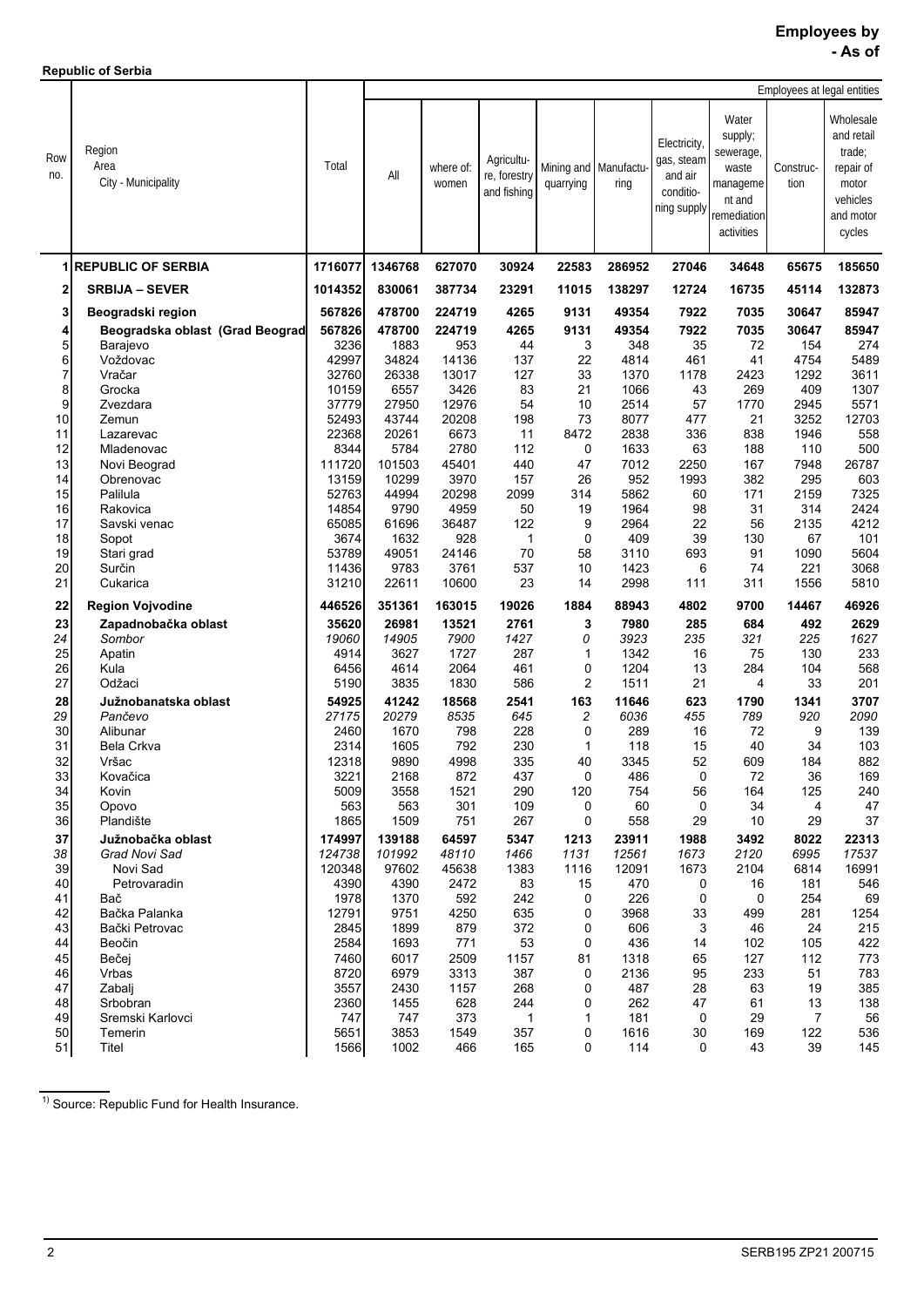| (companies, enterprises, cooperatives, institutions and other organizations) |                                                        |                                            |                                             |                           |                                                                    |                                                             |                                                                         |            |                                                  |                                               |                                |                                                    |                    |                |
|------------------------------------------------------------------------------|--------------------------------------------------------|--------------------------------------------|---------------------------------------------|---------------------------|--------------------------------------------------------------------|-------------------------------------------------------------|-------------------------------------------------------------------------|------------|--------------------------------------------------|-----------------------------------------------|--------------------------------|----------------------------------------------------|--------------------|----------------|
|                                                                              |                                                        |                                            |                                             |                           |                                                                    |                                                             |                                                                         |            |                                                  |                                               |                                |                                                    |                    |                |
| Transport<br>and storage                                                     | Accommo<br>dation and<br>food<br>service<br>activities | Informa-<br>tion and<br>communi-<br>cation | Financial<br>and<br>insurance<br>activities | Real estate<br>activities | Professio-<br>nal,<br>scientific<br>and<br>technical<br>activities | Adminis-<br>trative and<br>support<br>service<br>activities | Public<br>adminis-<br>tration and<br>defence;<br>compulso-<br>ry social | Education  | Human<br>health and<br>social work<br>activities | Arts,<br>entertain-<br>ment and<br>recreation | Other<br>service<br>activities | Entrepreneurs and their<br>employees <sup>1)</sup> |                    | Row<br>no.     |
|                                                                              |                                                        |                                            |                                             |                           |                                                                    |                                                             | security                                                                |            |                                                  |                                               |                                | All                                                | where of:<br>women |                |
| 86540                                                                        | 24000                                                  | 43152                                      | 32308                                       | 3707                      | 58493                                                              | 40483                                                       | 71751                                                                   | 142653     | 154367                                           | 23632                                         | 12204                          | 369309                                             | 165260             | 1              |
| 57354                                                                        | 16533                                                  | 35593                                      | 26957                                       | 3053                      | 48242                                                              | 33976                                                       | 42448                                                                   | 75523      | 85872                                            | 16048                                         | 8413                           | 184291                                             | 83681              | $\overline{2}$ |
| 36054                                                                        | 12381                                                  | 26856                                      | 20960                                       | 2060                      | 36656                                                              | 25421                                                       | 25691                                                                   | 36384      | 46334                                            | 10044                                         | 5558                           | 89126                                              | 40449              | 3              |
| 36054                                                                        | 12381                                                  | 26856                                      | 20960                                       | 2060                      | 36656                                                              | 25421                                                       | 25691                                                                   | 36384      | 46334                                            | 10044                                         | 5558                           | 89126                                              | 40449              | 4              |
| 66                                                                           | 24                                                     | 7                                          | $\overline{\mathbf{c}}$                     | 0                         | 42                                                                 | 21                                                          | 126                                                                     | 350        | 293                                              | 13                                            | 9                              | 1353                                               | 501                | 5              |
| 1146                                                                         | 871                                                    | 1066                                       | 218                                         | 91                        | 3295                                                               | 4464                                                        | 1396                                                                    | 3549       | 2415                                             | 334                                           | 261                            | 8173                                               | 3386               | 6              |
| 793                                                                          | 878                                                    | 1300                                       | 2358                                        | 152                       | 3040                                                               | 1595                                                        | 1381                                                                    | 1331       | 1601                                             | 883                                           | 992                            | 6422                                               | 3214               | $\overline{7}$ |
| 371                                                                          | 110                                                    | 79                                         | 12                                          | $\mathbf{2}$              | 857                                                                | 34                                                          | 308                                                                     | 806        | 724                                              | 44                                            | 12                             | 3602                                               | 1484               | 8              |
| 3101                                                                         | 636                                                    | 670                                        | 558                                         | 158                       | 2408                                                               | 271                                                         | 559                                                                     | 2605       | 3349                                             | 184                                           | 530                            | 9829                                               | 4393               | 9              |
| 3255                                                                         | 749                                                    | 1069                                       | 209                                         | 136                       | 2359                                                               | 1086                                                        | 352                                                                     | 3660       | 5089                                             | 710                                           | 269                            | 8749                                               | 3739               | 10             |
| 621                                                                          | 531                                                    | 52                                         | 42                                          | 0                         | 217                                                                | 1855                                                        | 174                                                                     | 912        | 777                                              | 68                                            | 13                             | 2107                                               | 1188               | 11             |
| 477                                                                          | 39                                                     | 23                                         | 53                                          | 35                        | 107                                                                | 242                                                         | 218                                                                     | 742        | 1191                                             | 22                                            | 29                             | 2560                                               | 1207               | 12             |
| 4424                                                                         | 3450                                                   | 7328                                       | 10829                                       | 766                       | 10555                                                              | 9838                                                        | 1521                                                                    | 2986       | 3520                                             | 940                                           | 695                            | 10217                                              | 5070               | 13             |
| 3153                                                                         | 58                                                     | 91                                         | 39                                          | 15                        | 207                                                                | 55                                                          | 231                                                                     | 1025       | 847                                              | 144                                           | 26                             | 2860                                               | 1474               | 14             |
| 3768                                                                         | 926                                                    | 7793                                       | 1662                                        | 141                       | 2310                                                               | 696                                                         | 661                                                                     | 4213       | 1888                                             | 2633                                          | 313                            | 7769                                               | 3343               | 15             |
| 710                                                                          | 87                                                     | 234                                        | 38                                          | 67                        | 521                                                                | 241                                                         | 258                                                                     | 1380       | 1150                                             | 86                                            | 118                            | 5064                                               | 2257               | 16             |
| 5063                                                                         | 1067                                                   | 2298                                       | 557                                         | 157                       | 2972                                                               | 2403                                                        | 12244                                                                   | 4522       | 19399                                            | 1000                                          | 494                            | 3389                                               | 1643               | 17             |
| 104                                                                          | 75                                                     | 0                                          | 5                                           | 3                         | 46                                                                 | 23                                                          | 73                                                                      | 341        | 196                                              | 15                                            | 4                              | 2042                                               | 638                | 18             |
| 4171                                                                         | 2149                                                   | 4163                                       | 3663                                        | 249                       | 5835                                                               | 1733                                                        | 5534                                                                    | 4975       | 1745                                             | 2555                                          | 1563                           | 4738                                               | 2539               | 19             |
| 2857                                                                         | 276                                                    | 42                                         | 0                                           | 0                         | 91                                                                 | 438                                                         | 122                                                                     | 392        | 196                                              | 27                                            | 3                              | 1653                                               | 637                | 20             |
| 1974                                                                         | 455                                                    | 641                                        | 715                                         | 88                        | 1794                                                               | 426                                                         | 533                                                                     | 2595       | 1954                                             | 386                                           | 227                            | 8599                                               | 3736               | 21             |
| 21300                                                                        | 4152                                                   | 8737                                       | 5997                                        | 993                       | 11586                                                              | 8555                                                        | 16757                                                                   | 39139      | 39538                                            | 6004                                          | 2855                           | 95165                                              | 43232              | 22             |
| 1480                                                                         | 216                                                    | 219                                        | 290                                         | 152                       | 391                                                                | 495                                                         | 1442                                                                    | 3560       | 3340                                             | 331                                           | 231                            | 8639                                               | 3911               | 23             |
| 813                                                                          | 170                                                    | 177                                        | 189                                         | 149                       | 220                                                                | 335                                                         | 908                                                                     | 1824       | 2068                                             | 206                                           | 88                             | 4155                                               | 1790               | 24             |
| 118                                                                          | 28                                                     | 12                                         | 52                                          | $\overline{\mathbf{c}}$   | 69                                                                 | 24                                                          | 193                                                                     | 475        | 499                                              | 37                                            | 34                             | 1287                                               | 629                | 25             |
| 352                                                                          | 14                                                     | $\overline{7}$                             | 30                                          | 0                         | 72                                                                 | 47                                                          | 158                                                                     | 732        | 452                                              | 61                                            | 55                             | 1842                                               | 861                | 26             |
| 197                                                                          | $\overline{4}$                                         | 23                                         | 19                                          | $\mathbf{1}$              | 30                                                                 | 89                                                          | 183                                                                     | 529        | 321                                              | 27                                            | 54                             | 1355                                               | 631                | 27             |
| 2346                                                                         | 361                                                    | 733                                        | 564                                         | 11                        | 934                                                                | 959                                                         | 2051                                                                    | 4980       | 5712                                             | 550                                           | 230                            | 13683                                              | 6216               | 28             |
| 1375                                                                         | 105                                                    | 473                                        | 347                                         | 3                         | 518                                                                | 664                                                         | 989                                                                     | 1974       | 2513                                             | 250                                           | 131                            | 6896                                               | 3303               | 29             |
| 86                                                                           | 1                                                      | 10                                         | 14                                          | 1                         | 38                                                                 | $\overline{c}$                                              | 108                                                                     | 366        | 264                                              | 22                                            | 5                              | 790                                                | 326                | 30             |
| 120                                                                          | 4                                                      | 35                                         | 10                                          | 0                         | 16                                                                 | 90                                                          | 70                                                                      | 397        | 293                                              | 22                                            | $\overline{7}$                 | 709                                                | 325                | 31             |
| 540                                                                          | 211                                                    | 162                                        | 129                                         | $\overline{7}$            | 179                                                                | 119                                                         | 508                                                                     | 1040       | 1357                                             | 136                                           | 55                             | 2428                                               | 1084               | 32             |
| 71                                                                           | 15                                                     | 27                                         | 22                                          | 0                         | 29                                                                 | 10                                                          | 119                                                                     | 397        | 211                                              | 61                                            | 6                              | 1053                                               | 379                | 33             |
| 115                                                                          | 25                                                     | 21                                         | 29                                          | 0                         | 127                                                                | 50                                                          | 152                                                                     | 490        | 740                                              | 46                                            | 14                             | 1451                                               | 645                | 34             |
| 18                                                                           | 0                                                      | $\overline{\mathbf{c}}$                    | 2                                           | 0                         | 0                                                                  | 10                                                          | 49                                                                      | 116        | 101                                              | 4                                             | 7                              | $\sim$ $\sim$                                      | $\sim$ .           | 35             |
| 21                                                                           | 0                                                      | 3                                          | 11                                          | 0                         | 27                                                                 | 14                                                          | 56                                                                      | 200        | 233                                              | 9                                             | 5                              | 356                                                | 154                | 36             |
| 8230                                                                         | 2222                                                   | 5827                                       | 3832                                        | 443                       | 6893                                                               | 4026                                                        | 6463                                                                    | 15302      | 15338                                            | 2967                                          | 1359                           | 35809                                              | 16548              | 37             |
| 6242                                                                         | 1974                                                   | 5555                                       | 3311                                        | 423                       | 6142                                                               | 3539                                                        | 4808                                                                    | 10532      | 12266                                            | 2554                                          | 1163                           | 22746                                              | 10844              | 38             |
| 6069                                                                         | 1949                                                   | 5537                                       | 3284                                        | 421                       | 6000                                                               | 3525                                                        | 4808                                                                    | 10153      | 10185                                            | 2368                                          | 1131                           | 22746                                              | 10844              | 39             |
| 173                                                                          | 25                                                     | 18                                         | 27                                          | 2                         | 142                                                                | 14                                                          | 0                                                                       | 379        | 2081                                             | 186                                           | 32                             | $\sim$ $\sim$                                      |                    | 40             |
| 69                                                                           | 4                                                      | 13                                         | $\mathbf{1}$                                | 0                         | 19                                                                 | 17                                                          | 70                                                                      | 240        | 125                                              | 11                                            | 10                             | 608                                                | 253                | 41             |
| 543                                                                          | 43                                                     | 82                                         | 348                                         | 1                         | 107                                                                | 65                                                          | 339                                                                     | 929        | 523                                              | $72\,$                                        | 29                             | 3040                                               | 1349               | 42             |
| 55                                                                           | 28                                                     | 20                                         | 13                                          | 4                         | 34                                                                 | 13                                                          | 61                                                                      | 253        | 134                                              | 10                                            | 8                              | 946                                                | 402                | 43             |
| 51                                                                           | 0                                                      | $\overline{\mathbf{c}}$                    | 11                                          | 0                         | 19                                                                 | 19                                                          | 113                                                                     | 178        | 145                                              | 16                                            | $\overline{7}$                 | 891                                                | 343                | 44             |
| 294                                                                          | 60                                                     | 29                                         | 34                                          | 0                         | 222                                                                | 141                                                         | 265                                                                     | 759        | 481                                              | 63                                            | 36                             | 1443                                               | 679                | 45             |
| 526                                                                          | 63                                                     | 60                                         | 50                                          | 5                         | 119                                                                | 176                                                         | 346                                                                     | 906        | 873                                              | 139                                           | 31                             | 1741                                               | 848                | 46             |
| 139                                                                          | 17                                                     | 45                                         | 14                                          | 9                         | 54                                                                 | 26                                                          | 143                                                                     | 435        | 231                                              | 22                                            | 45                             | 1127                                               | 497                | 47             |
| 94                                                                           | 8                                                      | 6                                          | 16                                          | 0                         | 45                                                                 | 10                                                          | 88                                                                      | 231        | 150                                              | 31                                            | 11                             | 905                                                | 397                | 48             |
| 57                                                                           | 18                                                     | 10                                         | 0                                           | 1                         | 12                                                                 | 3                                                           | 53                                                                      | 260        | 53                                               | 2                                             | 3                              | $\ldots$                                           | $\sim$             | 49             |
| 101<br>59                                                                    | 7<br>0                                                 | 5<br>0                                     | 20<br>14                                    | 0<br>0                    | 116<br>4                                                           | $\boldsymbol{7}$<br>10                                      | 116<br>61                                                               | 339<br>240 | 271<br>86                                        | 32<br>15                                      | 9<br>$\overline{7}$            | 1798<br>564                                        | 723<br>213         | 50<br>51       |
|                                                                              |                                                        |                                            |                                             |                           |                                                                    |                                                             |                                                                         |            |                                                  |                                               |                                |                                                    |                    |                |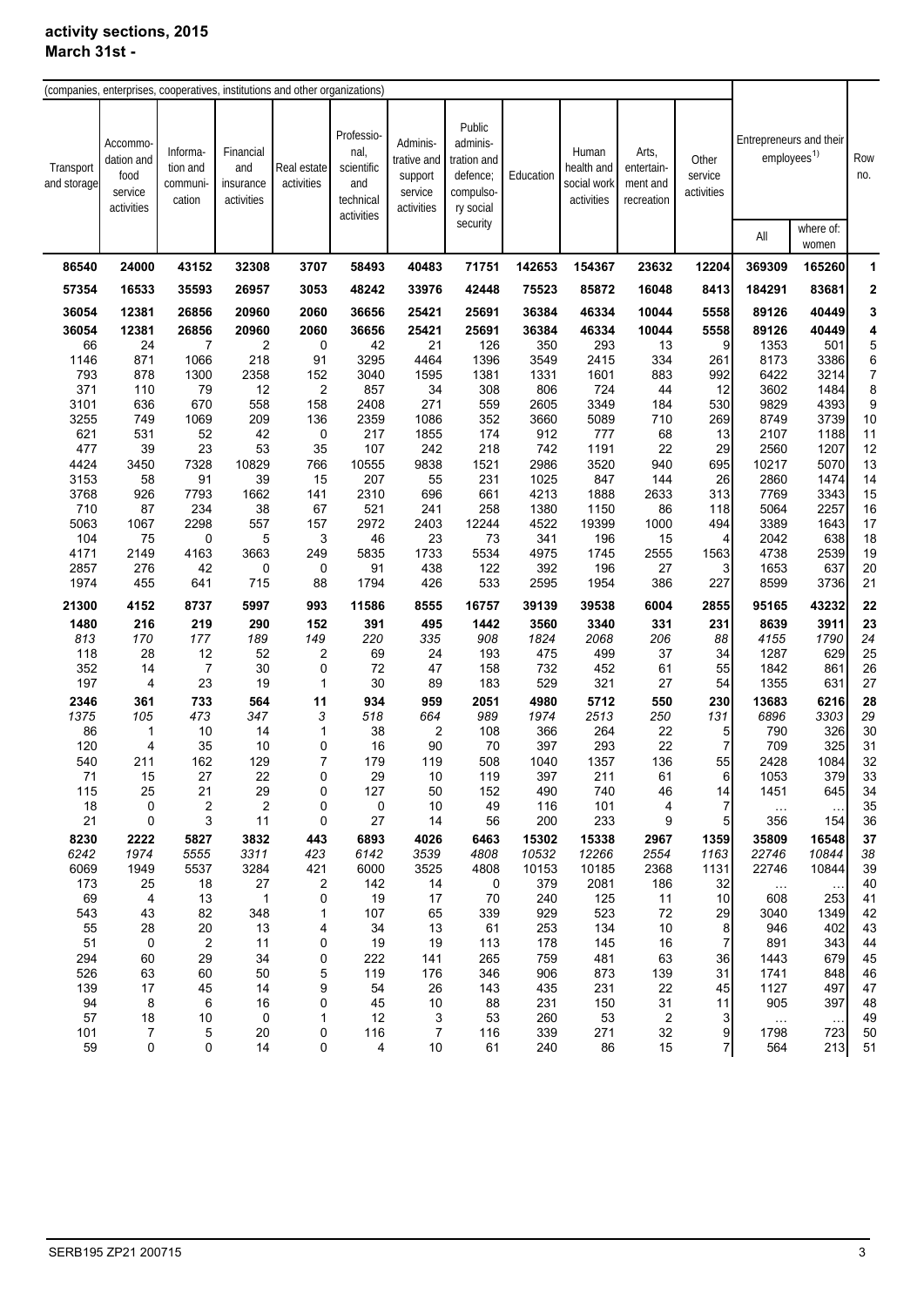**Republic of Serbia**

j.

|            |                                       |                |                |                    |                                           |            |                               |                                                                   |                                                                                           | Employees at legal entities |                                                                                            |
|------------|---------------------------------------|----------------|----------------|--------------------|-------------------------------------------|------------|-------------------------------|-------------------------------------------------------------------|-------------------------------------------------------------------------------------------|-----------------------------|--------------------------------------------------------------------------------------------|
| Row<br>no. | Region<br>Area<br>City - Municipality | Total          | All            | where of:<br>women | Agricultu-<br>re, forestry<br>and fishing | quarrying  | Mining and Manufactu-<br>ring | Electricity,<br>gas, steam<br>and air<br>conditio-<br>ning supply | Water<br>supply;<br>sewerage,<br>waste<br>manageme<br>nt and<br>remediation<br>activities | Construc-<br>tion           | Wholesale<br>and retail<br>trade:<br>repair of<br>motor<br>vehicles<br>and motor<br>cycles |
| 52         | Severnobanatska oblast                | 30814          | 24695          | 11121              | 1124                                      | 162        | 8802                          | 272                                                               | 524                                                                                       | 620                         | 2414                                                                                       |
| 53         | Kikinda                               | 13208          | 10808          | 4796               | 564                                       | 160        | 4103                          | 109                                                               | 270                                                                                       | 296                         | 728                                                                                        |
| 54         | Ada                                   | 3764           | 2514           | 1073               | 138                                       | 0          | 1161                          | 1                                                                 | 9                                                                                         | 54                          | 221                                                                                        |
| 55         | Kanjiža                               | 4552           | 3688           | 1470               | 163                                       | 0          | 1091                          | 80                                                                | 0                                                                                         | 206                         | 390                                                                                        |
| 56         | Novi Kneževac                         | 2017           | 1686           | 861                | 88                                        | 1          | 672                           | 0                                                                 | 55                                                                                        | 9                           | 79                                                                                         |
| 57<br>58   | Senta<br>Coka                         | 5761<br>1512   | 4755<br>1244   | 2342<br>579        | 84<br>87                                  | 0<br>1     | 1305<br>470                   | 82<br>0                                                           | 148<br>42                                                                                 | 55<br>0                     | 887<br>109                                                                                 |
|            |                                       |                |                |                    |                                           |            |                               |                                                                   |                                                                                           |                             |                                                                                            |
| 59<br>60   | Severnobačka oblast<br>Subotica       | 46056<br>37060 | 38298<br>30877 | 16891<br>13788     | 2859<br>686                               | 0<br>0     | 9880<br>7836                  | 444<br>407                                                        | 768<br>658                                                                                | 1629<br>1498                | 6352<br>5709                                                                               |
| 61         | Bačka Topola                          | 7216           | 6163           | 2475               | 1812                                      | 0          | 1687                          | 37                                                                | 84                                                                                        | 120                         | 548                                                                                        |
| 62         | Mali Iđoš                             | 1780           | 1258           | 628                | 361                                       | 0          | 357                           | 0                                                                 | 26                                                                                        | 11                          | 95                                                                                         |
| 63         | Srednjobanatska oblast                | 39648          | 32426          | 15610              | 2170                                      | 288        | 11008                         | 498                                                               | 843                                                                                       | 798                         | 2967                                                                                       |
| 64         | Zrenjanin                             | 30086          | 24568          | 11819              | 959                                       | 288        | 8169                          | 461                                                               | 679                                                                                       | 735                         | 2473                                                                                       |
| 65         | Žitište                               | 2751           | 2400           | 1130               | 563                                       | 0          | 879                           | 10                                                                | 0                                                                                         | 0                           | 180                                                                                        |
| 66         | Nova Crnja                            | 1129           | 918            | 426                | 61                                        | 0          | 235                           | 11                                                                | 45                                                                                        | $\mathbf 0$                 | 77                                                                                         |
| 67         | Novi Bečej                            | 3850           | 2990           | 1599               | 154                                       | 0          | 1427                          | 8                                                                 | 83                                                                                        | 48                          | 156                                                                                        |
| 68         | Sečanj                                | 1832           | 1550           | 636                | 433                                       | 0          | 298                           | 8                                                                 | 36                                                                                        | 15                          | 81                                                                                         |
| 69         | Sremska oblast                        | 64466          | 48531          | 22707              | 2224                                      | 55         | 15716                         | 692                                                               | 1599                                                                                      | 1565                        | 6544                                                                                       |
| 70<br>71   | Sremska Mitrovica                     | 16276          | 12430          | 6173               | 528<br>237                                | 30         | 3100<br>3124                  | 270                                                               | 407<br>295                                                                                | 506<br>176                  | 1285<br>953                                                                                |
| 72         | Inđija<br>Irig                        | 10018<br>1554  | 7557<br>951    | 4078<br>449        | 22                                        | 0<br>21    | 213                           | 84<br>$\mathbf 0$                                                 | 58                                                                                        | 6                           | 35                                                                                         |
| 73         | Pećinci                               | 3838           | 2988           | 1167               | 147                                       | 2          | 1160                          | 23                                                                | 15                                                                                        | 27                          | 267                                                                                        |
| 74         | Ruma                                  | 10711          | 7724           | 3603               | 362                                       | 0          | 2612                          | 235                                                               | 307                                                                                       | 476                         | 747                                                                                        |
| 75         | Stara Pazova                          | 15575          | 12057          | 5339               | 259                                       | 2          | 4303                          | 59                                                                | 319                                                                                       | 312                         | 2755                                                                                       |
| 76         | Sid                                   | 6494           | 4824           | 1898               | 669                                       | 0          | 1204                          | 21                                                                | 198                                                                                       | 62                          | 502                                                                                        |
| 77         | <b>SRBIJA – JUG</b>                   | 701725         | 516707         | 239336             | 7633                                      | 11568      | 148655                        | 14322                                                             | 17913                                                                                     | 20561                       | 52777                                                                                      |
| 78         | Region Šumadije i Zapadne Srbije      | 399663         | 288235         | 134201             | 4626                                      | 5404       | 86846                         | 6150                                                              | 10082                                                                                     | 12542                       | 31067                                                                                      |
| 79         | Zlatiborska oblast                    | 60475          | 42960          | 19644              | 766                                       | 518        | 14731                         | 1063                                                              | 1628                                                                                      | 2860                        | 2868                                                                                       |
| 80         | Grad Užice                            | 21466          | 16889          | 7659               | 129                                       | 35         | 5183                          | 263                                                               | 612                                                                                       | 1638                        | 1368                                                                                       |
| 81         | Užice                                 | 18481          | 13904          | 7063               | 129                                       | 35         | 3205                          | 263                                                               | 579                                                                                       | 868                         | 1341                                                                                       |
| 82<br>83   | Sevojno                               | 2985<br>4824   | 2985<br>3478   | 596<br>1930        | 0<br>44                                   | 0<br>0     | 1978<br>2394                  | 0<br>27                                                           | 33<br>124                                                                                 | 770<br>24                   | 27<br>159                                                                                  |
| 84         | Arilje<br>Bajina Bašta                | 4791           | 2961           | 1122               | 29                                        | 0          | 659                           | 298                                                               | 146                                                                                       | 458                         | 111                                                                                        |
| 85         | Kosjerić                              | 2118           | 1344           | 542                | 65                                        | 0          | 585                           | 34                                                                | 49                                                                                        | 80                          | 81                                                                                         |
| 86         | Nova Varoš                            | 2649           | 1599           | 737                | 15                                        | 0          | 581                           | 130                                                               | 78                                                                                        | 9                           | 28                                                                                         |
| 87         | Požega                                | 6393           | 4425           | 2006               | 33                                        | 5          | 1839                          | 64                                                                | 117                                                                                       | 301                         | 459                                                                                        |
| 88         | Priboj                                | 4159           | 2859           | 1143               | 4                                         | 0          | 1085                          | 131                                                               | 91                                                                                        | 22                          | 109                                                                                        |
| 89         | Prijepolje                            | 6344           | 3887           | 1864               | 188                                       | 3          | 1000                          | 43                                                                | 137                                                                                       | 229                         | 409                                                                                        |
| 90<br>91   | Sjenica                               | 3703<br>4028   | 2735<br>2783   | 1272<br>1369       | 45<br>214                                 | 470<br>5   | 770<br>635                    | 39<br>34                                                          | 72<br>202                                                                                 | 49<br>50                    | 45<br>99                                                                                   |
| 92         | Cajetina<br>Kolubarska oblast         | 36496          | 25754          | 12150              | 827                                       |            | 8258                          | 424                                                               | 967                                                                                       |                             |                                                                                            |
| 93         | Valjevo                               | 24802          | 17343          | 8694               | 162                                       | 1607<br>48 | 6587                          | 338                                                               | 583                                                                                       | 1158<br>953                 | 2283<br>1807                                                                               |
| 94         | Lajkovac                              | 3091           | 2650           | 709                | 11                                        | 1285       | 446                           | 0                                                                 | 70                                                                                        | 0                           | 26                                                                                         |
| 95         | Ljig                                  | 1580           | 1003           | 498                | 15                                        | 183        | 125                           | 0                                                                 | 44                                                                                        | 11                          | 109                                                                                        |
| 96         | Mionica                               | 1911           | 1250           | 623                | 6                                         | 0          | 443                           | 11                                                                | 78                                                                                        | 76                          | 38                                                                                         |
| 97         | Osečina                               | 1393           | 976            | 452                | 56                                        | 0          | 404                           | 19                                                                | 52                                                                                        | 33                          | 72                                                                                         |
| 98         | Ub                                    | 3719           | 2532           | 1174               | 577                                       | 91         | 253                           | 56                                                                | 140                                                                                       | 85                          | 231                                                                                        |
| 99         | Mačvanska oblast                      | 51017          | 36169          | 17345              | 520                                       | 539        | 7982                          | 767                                                               | 1283                                                                                      | 1623                        | 5888                                                                                       |
| 100        | Sabac                                 | 24720          | 19108          | 8588               | 158                                       | 6          | 4081                          | 309                                                               | 647                                                                                       | 861                         | 3747                                                                                       |
| 101<br>102 | Bogatić<br>Vladimirci                 | 2700<br>2197   | 1521<br>1674   | 769<br>968         | 28<br>102                                 | 10<br>44   | 109<br>669                    | 31<br>21                                                          | 42<br>42                                                                                  | 14<br>25                    | 307<br>124                                                                                 |
| 103        | Koceljeva                             | 1541           | 1000           | 394                | $\overline{2}$                            | 43         | 276                           | 17                                                                | 30                                                                                        | 31                          | 105                                                                                        |
| 104        | Krupanj                               | 1791           | 947            | 453                | 47                                        | 14         | 97                            | 19                                                                | 35                                                                                        | 128                         | 54                                                                                         |
| 105        | Loznica                               | 14202          | 9268           | 5062               | 120                                       | 2          | 2202                          | 258                                                               | 376                                                                                       | 468                         | 1405                                                                                       |
| 106        | Ljubovija                             | 2320           | 1575           | 671                | 23                                        | 313        | 468                           | 25                                                                | 39                                                                                        | 42                          | 56                                                                                         |
| 107        | Mali Zvornik                          | 1546           | 1076           | 440                | 40                                        | 107        | 80                            | 87                                                                | 72                                                                                        | 54                          | $90\,$                                                                                     |

1) Source: Republic Fund for Health Insurance.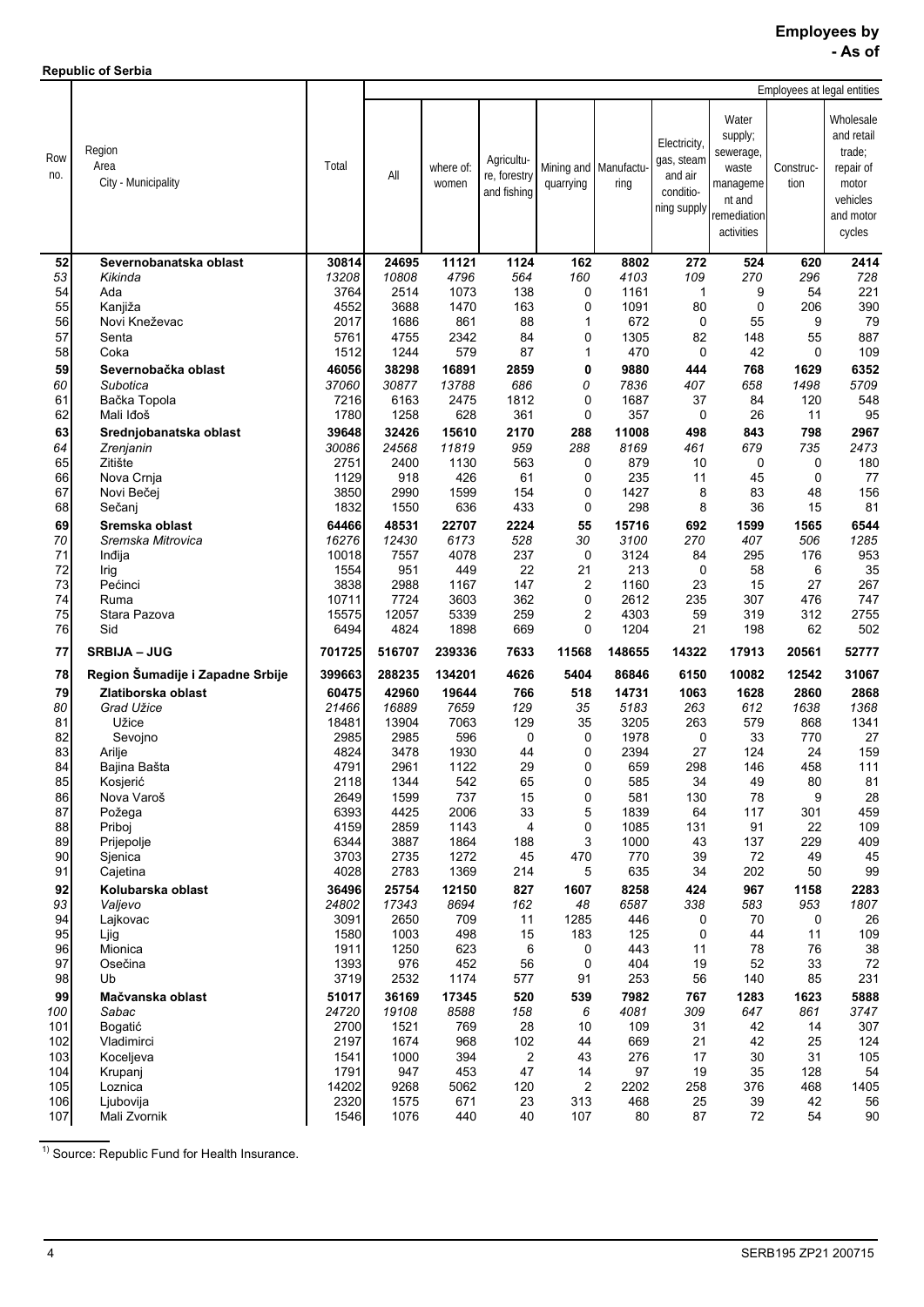|                          | (companies, enterprises, cooperatives, institutions and other organizations) |                                            |                                             |                           |                                                                    |                                                             |                                                                                     |           |                                                  |                                               |                                |                         |                                      |            |
|--------------------------|------------------------------------------------------------------------------|--------------------------------------------|---------------------------------------------|---------------------------|--------------------------------------------------------------------|-------------------------------------------------------------|-------------------------------------------------------------------------------------|-----------|--------------------------------------------------|-----------------------------------------------|--------------------------------|-------------------------|--------------------------------------|------------|
|                          |                                                                              |                                            |                                             |                           |                                                                    |                                                             |                                                                                     |           |                                                  |                                               |                                |                         |                                      |            |
| Transport<br>and storage | Accommo<br>dation and<br>food<br>service<br>activities                       | Informa-<br>tion and<br>communi-<br>cation | Financial<br>and<br>insurance<br>activities | Real estate<br>activities | Professio-<br>nal,<br>scientific<br>and<br>technical<br>activities | Adminis-<br>trative and<br>support<br>service<br>activities | Public<br>adminis-<br>tration and<br>defence;<br>compulso-<br>ry social<br>security | Education | Human<br>health and<br>social work<br>activities | Arts,<br>entertain-<br>ment and<br>recreation | Other<br>service<br>activities | Entrepreneurs and their | employees <sup>1)</sup><br>where of: | Row<br>no. |
|                          |                                                                              |                                            |                                             |                           |                                                                    |                                                             |                                                                                     |           |                                                  |                                               |                                | All                     | women                                |            |
|                          |                                                                              |                                            |                                             |                           |                                                                    |                                                             |                                                                                     |           |                                                  |                                               |                                |                         |                                      |            |
| 1403                     | 181                                                                          | 278                                        | 200                                         | 88                        | 490                                                                | 456                                                         | 1122                                                                                | 3095      | 2942                                             | 290                                           | 232                            | 6119                    | 2755                                 | 52         |
| 624                      | 67                                                                           | 135                                        | 91                                          | 82                        | 168                                                                | 256                                                         | 476                                                                                 | 1335      | 1123                                             | 156                                           | 65                             | 2400                    | 1153                                 | 53         |
| 89                       | $\overline{7}$                                                               | 24                                         | 23                                          | 0                         | 28                                                                 | 69                                                          | 93                                                                                  | 272       | 276                                              | 31                                            | 18                             | 1250                    | 524                                  | 54         |
| 325                      | 48                                                                           | 30                                         | 32                                          | 6                         | 87                                                                 | 68                                                          | 171                                                                                 | 440       | 502                                              | 14                                            | 35                             | 864                     | 411                                  | 55         |
| 90                       | 13                                                                           | 13                                         | 5                                           | 0                         | 31                                                                 | 11                                                          | 68                                                                                  | 198       | 341                                              | 4                                             | 8                              | 331                     | 144                                  | 56         |
| 236                      | 37                                                                           | 73                                         | 41                                          | $\pmb{0}$                 | 143                                                                | 36                                                          | 249                                                                                 | 640       | 573                                              | 75                                            | 91                             | 1006                    | 429                                  | 57         |
| 39                       | 9                                                                            | 3                                          | 8                                           | 0                         | 33                                                                 | 16                                                          | 65                                                                                  | 210       | 127                                              | 10                                            | 15                             | 268                     | 94                                   | 58         |
| 2806                     | 642                                                                          | 781                                        | 386                                         | 125                       | 1193                                                               | 432                                                         | 1405                                                                                | 3694      | 3787                                             | 642                                           | 473                            | 7758                    | 3540                                 | 59         |
| 2647                     | 621                                                                          | 614                                        | 322                                         | 116                       | 1083                                                               | 388                                                         | 1175                                                                                | 2873      | 3217                                             | 600                                           | 427                            | 6183                    | 2873                                 | 60         |
| 140                      | 21                                                                           | 167                                        | 59                                          | 9                         | 93                                                                 | 40                                                          | 152                                                                                 | 664       | 454                                              | 40                                            | 36                             | 1053                    | 452                                  | 61         |
| 19                       | 0                                                                            | 0                                          | 5                                           | $\pmb{0}$                 | 17                                                                 | 4                                                           | 78                                                                                  | 157       | 116                                              | $\overline{c}$                                | 10                             | 522                     | 215                                  | 62         |
| 1591                     | 211                                                                          | 335                                        | 274                                         | 112                       | 668                                                                | 1149                                                        | 1514                                                                                | 3872      | 3534                                             | 434                                           | 160                            | 7222                    | 3257                                 | 63         |
| 1393                     | 173                                                                          | 291                                        | 230                                         | 112                       | 545                                                                | 1002                                                        | 1092                                                                                | 2719      | 2767                                             | 379                                           | 101                            | 5518                    | 2459                                 | 64         |
| 37                       | 1                                                                            | 15                                         | 6                                           | 0                         | 20                                                                 | 127                                                         | 116                                                                                 | 309       | 114                                              | 15                                            | 8                              | 351                     | 169                                  | 65         |
| 41                       | $\overline{2}$                                                               | 6                                          | 8                                           | 0                         | 13                                                                 | 7                                                           | 112                                                                                 | 209       | 78                                               | 8                                             | 5                              | 211                     | 107                                  | 66         |
| 88                       | 24                                                                           | 11                                         | 21                                          | 0                         | 73                                                                 | 11                                                          | 95                                                                                  | 318       | 423                                              | 22                                            | 28                             | 860                     | 382                                  | 67         |
| 32                       | 11                                                                           | 12                                         | 9                                           | 0                         | 17                                                                 | $\overline{\mathbf{c}}$                                     | 99                                                                                  | 317       | 152                                              | 10                                            | 18                             | 282                     | 140                                  | 68         |
| 3444                     | 319                                                                          | 564                                        | 451                                         | 62                        | 1017                                                               | 1038                                                        | 2760                                                                                | 4636      | 4885                                             | 790                                           | 170                            | 15935                   | 7005                                 | 69         |
| 735                      | 72                                                                           | 151                                        | 155                                         | 8                         | 266                                                                | 107                                                         | 1342                                                                                | 1402      | 1796                                             | 201                                           | 69                             | 3846                    | 1686                                 | 70         |
| 336                      | 29                                                                           | 67                                         | 78                                          | 1                         | 143                                                                | 43                                                          | 177                                                                                 | 679       | 804                                              | 306                                           | 25                             | 2461                    | 1102                                 | 71         |
| 26                       | 36                                                                           | 11                                         | $\overline{7}$                              | 0                         | 10                                                                 | 26                                                          | 76                                                                                  | 135       | 255                                              | 7                                             | 7                              | 603                     | 285                                  | 72         |
| 543                      | 44                                                                           | 29                                         | 8                                           | $\overline{\mathbf{c}}$   | 70                                                                 | 12                                                          | 86                                                                                  | 270       | 235                                              | 42                                            | 6                              | 850                     | 302                                  | 73         |
| 581                      | 75                                                                           | 95                                         | 77                                          | 9                         | 115                                                                | 48                                                          | 372                                                                                 | 872       | 666                                              | 52                                            | 23                             | 2987                    | 1378                                 | 74         |
| 765                      | 60                                                                           | 78                                         | 88                                          | 40                        | 233                                                                | 731                                                         | 391                                                                                 | 780       | 741                                              | 110                                           | 31                             | 3518                    | 1479                                 | 75         |
| 458                      | 3                                                                            | 133                                        | 38                                          | $\overline{\mathbf{c}}$   | 180                                                                | 71                                                          | 316                                                                                 | 498       | 388                                              | 72                                            | 9                              | 1670                    | 773                                  | 76         |
| 29186                    | 7467                                                                         | 7559                                       | 5351                                        | 654                       | 10251                                                              | 6507                                                        | 29303                                                                               | 67130     | 68495                                            | 7584                                          | 3791                           | 185018                  | 81579                                | 77         |
| 16825                    | 4364                                                                         | 4207                                       | 3248                                        | 248                       | 5708                                                               | 3137                                                        | 15313                                                                               | 36199     | 36408                                            | 4229                                          | 1632                           | 111428                  | 49485                                | 78         |
| 2354                     | 1108                                                                         | 470                                        | 425                                         | 12                        | 707                                                                | 400                                                         | 2035                                                                                | 4981      | 5102                                             | 806                                           | 126                            | 17515                   | 8021                                 | 79         |
| 1340                     | 202                                                                          | 346                                        | 300                                         | 5                         | 313                                                                | 226                                                         | 827                                                                                 | 1458      | 2317                                             | 277                                           | 50                             | 4577                    | 2203                                 | 80         |
| 1331                     | 202                                                                          | 346                                        | 300                                         | 5                         | 275                                                                | 175                                                         | 827                                                                                 | 1379      | 2317                                             | 277                                           | 50                             | 4577                    | 2203                                 | 81         |
| 9                        | 0                                                                            | 0                                          | 0                                           | 0                         | 38                                                                 | 51                                                          | 0                                                                                   | 79        | 0                                                | 0                                             | 0                              | $\ddotsc$               |                                      | 82         |
| 14                       | 21                                                                           | 5                                          | 20                                          | 0                         | 58                                                                 | 12                                                          | 55                                                                                  | 290       | 209                                              | 16                                            | 6                              | 1346                    | 665                                  | 83         |
| 159                      | 75                                                                           | 3                                          | 9                                           | 0                         | 58                                                                 | 27                                                          | 86                                                                                  | 401       | 219                                              | 216                                           | $\overline{7}$                 | 1830                    | 811                                  | 84         |
| 40                       | 15                                                                           | 8                                          | $\mathbf{1}$                                | 0                         | 32                                                                 | 14                                                          | 62                                                                                  | 167       | 99                                               | $\mathbf 5$                                   | 7                              | 774                     | 306                                  | 85         |
| 53                       | 34                                                                           | 6                                          | 11                                          | 0                         | 12                                                                 | 17                                                          | 98                                                                                  | 309       | 191                                              | 25                                            | $\overline{\mathbf{c}}$        | 1050                    | 471                                  | 86         |
| 261                      | 49                                                                           | 28                                         | 22                                          | 1                         | 56                                                                 | 16                                                          | 257                                                                                 | 509       | 365                                              | 30                                            | 13                             | 1968                    | 906                                  | 87         |
| 210                      | 48                                                                           | 8                                          | 16                                          | 5                         | 48                                                                 | 12                                                          | 118                                                                                 | 431       | 473                                              | 45                                            | 3                              | 1300                    | 609                                  | 88         |
| 206                      | 10                                                                           | 11                                         | 46                                          | 1                         | 34                                                                 | 27                                                          | 266                                                                                 | 651       | 560                                              | 53                                            | 13                             | 2457                    | 1030                                 | 89         |
| 50                       | 13                                                                           | 53                                         | 0                                           | 0                         | 57                                                                 | 26                                                          | 165                                                                                 | 538       | 292                                              | 32                                            | 19                             | 968                     | 448                                  | 90         |
| 21                       | 641                                                                          | 2                                          | 0                                           | 0                         | 39                                                                 | 23                                                          | 101                                                                                 | 227       | 377                                              | 107                                           | 6                              | 1245                    | 572                                  | 91         |
| 1114                     | 196                                                                          | 300                                        | 224                                         | 49                        | 531                                                                | 285                                                         | 1508                                                                                | 3090      | 2505                                             | 238                                           | 190                            | 10742                   | 4818                                 | 92         |
| 712                      | 131                                                                          | 207                                        | 197                                         | 48                        | 314                                                                | 205                                                         | 1024                                                                                | 1932      | 1797                                             | 142                                           | 156                            | 7459                    | 3455                                 | 93         |
| 157                      | $\overline{7}$                                                               | 24                                         | $\mathbf{1}$                                | 1                         | 62                                                                 | 33                                                          | 104                                                                                 | 224       | 160                                              | 24                                            | 15                             | 441                     | 244                                  | 94         |
| 48                       | $\overline{\mathbf{4}}$                                                      | 25                                         | 8                                           | 0                         | 28                                                                 | 15                                                          | 71                                                                                  | 190       | 110                                              | 11                                            | 6                              | 577                     | 267                                  | 95         |
| 31                       | 53                                                                           | 10                                         | $\boldsymbol{7}$                            | 0                         | 48                                                                 | 8                                                           | 108                                                                                 | 192       | 119                                              | 18                                            | 4                              | 661                     | 236                                  | 96         |
| 15                       | 0                                                                            | $\overline{7}$                             | 0                                           | 0                         | 13                                                                 | 4                                                           | 58                                                                                  | 127       | 99                                               | 14                                            | 3                              | 417                     | 131                                  | 97         |
| 151                      | $\mathbf{1}$                                                                 | 27                                         | 11                                          | 0                         | 66                                                                 | 20                                                          | 143                                                                                 | 425       | 220                                              | 29                                            | 6                              | 1187                    | 485                                  | 98         |
| 2933                     | 300                                                                          | 431                                        | 421                                         | 37                        | 895                                                                | 530                                                         | 1941                                                                                | 4696      | 4863                                             | 361                                           | 159                            | 14848                   | 6210                                 | 99         |
| 2154                     | 123                                                                          | 274                                        | 273                                         | 36                        | 548                                                                | 386                                                         | 964                                                                                 | 1981      | 2270                                             | 199                                           | 91                             | 5612                    | 2557                                 | 100        |
| 40                       | 22                                                                           | $15\,$                                     | 8                                           | 0                         | 94                                                                 | 19                                                          | 129                                                                                 | 359       | 268                                              | 19                                            | 7                              | 1179                    | 462                                  | 101        |
| 99                       | 8                                                                            | 3                                          | 3                                           | 0                         | 13                                                                 | 15                                                          | 74                                                                                  | 263       | 150                                              | 14                                            | 5                              | 523                     | 188                                  | 102        |
| 67                       | 1                                                                            | 1                                          | 9                                           | 0                         | 33                                                                 | 7                                                           | 53                                                                                  | 206       | 107                                              | 9                                             | 3                              | 541                     | 234                                  | 103        |
| 36                       | $\overline{7}$                                                               | 7                                          | 8                                           | 0                         | 15                                                                 | $\boldsymbol{7}$                                            | 75                                                                                  | 249       | 134                                              | $10$                                          | 5                              | 844                     | 295                                  | 104        |
| 376                      | 113                                                                          | 115                                        | 112                                         | 1                         | 132                                                                | 84                                                          | 500                                                                                 | 1207      | 1668                                             | 98                                            | 31                             | 4934                    | 2024                                 | 105        |
| $90\,$                   | $\overline{7}$                                                               | 11                                         | 0                                           | 0                         | 43                                                                 | 2                                                           | 81                                                                                  | 206       | 152                                              | 4                                             | 13                             | 745                     | 289                                  | 106        |
| 71                       | 19                                                                           | 5                                          | 8                                           | 0                         | 17                                                                 | $10$                                                        | 65                                                                                  | 225       | 114                                              | 8                                             | 4                              | 470                     |                                      | 161 107    |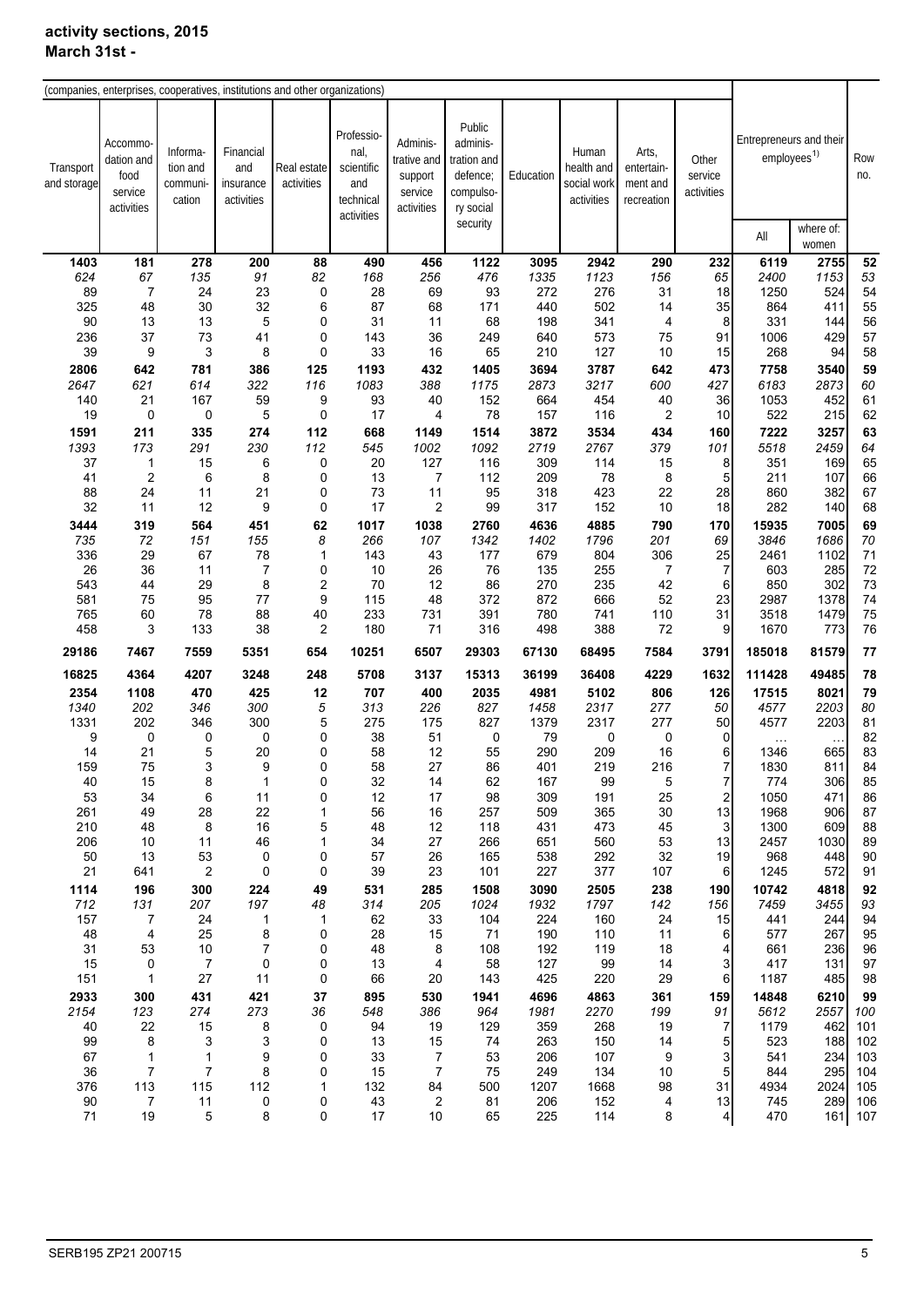**Republic of Serbia**

Ĭ.

|            |                                       |                |                |                    |                                           |                |                               |                                                                   |                                                                                           |                   | Employees at legal entities                                                                |
|------------|---------------------------------------|----------------|----------------|--------------------|-------------------------------------------|----------------|-------------------------------|-------------------------------------------------------------------|-------------------------------------------------------------------------------------------|-------------------|--------------------------------------------------------------------------------------------|
| Row<br>no. | Region<br>Area<br>City - Municipality | Total          | All            | where of:<br>women | Agricultu-<br>re, forestry<br>and fishing | quarrying      | Mining and Manufactu-<br>ring | Electricity,<br>gas, steam<br>and air<br>conditio-<br>ning supply | Water<br>supply;<br>sewerage,<br>waste<br>manageme<br>nt and<br>remediation<br>activities | Construc-<br>tion | Wholesale<br>and retail<br>trade:<br>repair of<br>motor<br>vehicles<br>and motor<br>cycles |
| 108        | Moravička oblast                      | 48556          | 34723          | 16409              | 530                                       | 453            | 13452                         | 544                                                               | 834                                                                                       | 963               | 4504                                                                                       |
| 109        | Čačak                                 | 27832          | 19355          | 9348               | 180                                       | 31             | 5934                          | 398                                                               | 476                                                                                       | 534               | 3254                                                                                       |
| 110        | Gornji Milanovac                      | 10553          | 8013           | 3774               | 57                                        | 418            | 3939                          | 53                                                                | 208                                                                                       | 110               | 898                                                                                        |
| 111        | Ivanjica                              | 6762           | 4720           | 2205               | 243                                       | 0              | 2036                          | 45                                                                | 104                                                                                       | 281               | 206                                                                                        |
| 112        | Lučani                                | 3409           | 2635           | 1082               | 50                                        | 4              | 1543                          | 48                                                                | 46                                                                                        | 38                | 146                                                                                        |
| 113        | Pomoravska oblast                     | 41999          | 30894          | 14140              | 435                                       | 1059           | 9085                          | 572                                                               | 1054                                                                                      | 873               | 3180                                                                                       |
| 114<br>115 | Jagodina<br>Despotovac                | 15995<br>4144  | 12452<br>3058  | 5965<br>999        | 159<br>87                                 | 10<br>1012     | 4844<br>269                   | 215<br>39                                                         | 395<br>131                                                                                | 373<br>59         | 1093<br>134                                                                                |
| 116        | Paraćin                               | 9978           | 6854           | 2949               | 103                                       | 0              | 2113                          | 71                                                                | 230                                                                                       | 187               | 997                                                                                        |
| 117        | Rekovac                               | 1212           | 947            | 412                | 5                                         | 24             | 196                           | 22                                                                | 12                                                                                        | 0                 | 30                                                                                         |
| 118        | Svilajnac                             | 4199           | 2771           | 1365               | 40                                        | 3              | 587                           | 161                                                               | 152                                                                                       | 58                | 514                                                                                        |
| 119        | Cuprija                               | 6471           | 4812           | 2450               | 41                                        | 10             | 1076                          | 64                                                                | 134                                                                                       | 196               | 412                                                                                        |
| 120        | Rasinska oblast                       | 42636          | 30500          | 14374              | 529                                       | 11             | 10071                         | 753                                                               | 1160                                                                                      | 992               | 2933                                                                                       |
| 121        | Kruševac                              | 24041          | 17681          | 8341               | 214                                       | $\overline{7}$ | 4135                          | 536                                                               | 672                                                                                       | 785               | 2211                                                                                       |
| 122        | Aleksandrovac                         | 4810           | 3160           | 1266               | 48                                        | 0              | 1508                          | 25                                                                | 142                                                                                       | 131               | 154                                                                                        |
| 123<br>124 | <b>Brus</b><br>Varvarin               | 2626<br>1635   | 1796<br>876    | 1098<br>466        | 50<br>13                                  | 2<br>2         | 835<br>105                    | 24<br>11                                                          | 75<br>41                                                                                  | 11<br>16          | 40<br>73                                                                                   |
| 125        | Trstenik                              | 8214           | 6104           | 2763               | 182                                       | 0              | 3174                          | 147                                                               | 192                                                                                       | 30                | 404                                                                                        |
| 126        | Cićevac                               | 1310           | 883            | 440                | 22                                        | 0              | 314                           | 10                                                                | 38                                                                                        | 19                | 51                                                                                         |
| 127        | Raška oblast                          | 55124          | 37469          | 16561              | 776                                       | 962            | 7006                          | 864                                                               | 1541                                                                                      | 2568              | 3847                                                                                       |
| 128        | Kraljevo                              | 24758          | 17357          | 7529               | 432                                       | 19             | 3768                          | 534                                                               | 666                                                                                       | 1325              | 1690                                                                                       |
| 129        | Vrnjačka Banja                        | 5779           | 3678           | 1808               | 170                                       | 0              | 696                           | 56                                                                | 223                                                                                       | 238               | 346                                                                                        |
| 130        | Novi Pazar                            | 16960          | 11160          | 5094               | 30                                        | 403            | 1865                          | 151                                                               | 448                                                                                       | 783               | 1539                                                                                       |
| 131        | Raška                                 | 4561           | 3175           | 1200               | 76                                        | 494            | 460                           | 101                                                               | 149                                                                                       | 71                | 163                                                                                        |
| 132        | Tutin                                 | 3066           | 2099           | 930                | 68                                        | 46             | 217                           | 22                                                                | 55                                                                                        | 151               | 109                                                                                        |
| 133<br>134 | Šumadijska oblast                     | 63360<br>42193 | 49766<br>33640 | 23578<br>15739     | 243<br>99                                 | 255<br>19      | 16261<br>9841                 | 1163<br>906                                                       | 1615<br>1007                                                                              | 1505<br>1163      | 5564<br>3420                                                                               |
| 135        | Kragujevac<br>Arandjelovac            | 10526          | 8136           | 3811               | 27                                        | 195            | 3243                          | 82                                                                | 268                                                                                       | 177               | 1162                                                                                       |
| 136        | Batočina                              | 1840           | 1381           | 690                | 6                                         | 30             | 513                           | 70                                                                | 95                                                                                        | 113               | 156                                                                                        |
| 137        | Knić                                  | 1366           | 962            | 462                | 50                                        | 0              | 248                           | 24                                                                | 18                                                                                        | 0                 | 73                                                                                         |
| 138        | Lapovo                                | 1724           | 1308           | 448                | 17                                        | 1              | 363                           | $\mathbf 0$                                                       | 84                                                                                        | 10                | 91                                                                                         |
| 139        | Rača                                  | 2353           | 1960           | 1241               | 20                                        | 0              | 1381                          | 27                                                                | 28                                                                                        | 25                | 77                                                                                         |
| 140        | Topola                                | 3358           | 2379           | 1187               | 24                                        | 10             | 672                           | 54                                                                | 115                                                                                       | 17                | 585                                                                                        |
| 141        | Region Južne i Istočne Srbije         | 302062         | 228472         | 105135             | 3007                                      | 6164           | 61809                         | 8172                                                              | 7831                                                                                      | 8019              | 21710                                                                                      |
| 142        | Borska oblast                         | 26761          | 21558          | 8529               | 242                                       | 3222           | 4459                          | 1358                                                              | 837                                                                                       | 373               | 1729                                                                                       |
| 143        | Bor                                   | 11724          | 9989           | 3698               | 38                                        | 2144           | 1899                          | 398                                                               | 455                                                                                       | 208               | 512                                                                                        |
| 144        | Kladovo                               | 4897           | 4097           | 1600               | 59                                        | 2              | 1476                          | 579                                                               | 67                                                                                        | 18                | 584                                                                                        |
| 145        | Majdanpek                             | 4206           | 3529           | 1320               | 57                                        | 1065           | 907                           | 63                                                                | 95                                                                                        | 66                | 83                                                                                         |
| 146        | Negotin                               | 5934           | 3943           | 1911               | 88                                        | 11             | 177                           | 318                                                               | 220                                                                                       | 81                | 550                                                                                        |
| 147        | Braničevska oblast                    | 32586          | 23987          | 10587              | 625                                       | 380            | 2821                          | 3712                                                              | 728                                                                                       | 979               | 3052                                                                                       |
| 148<br>149 | Grad Požarevac<br>Požarevac           | 19130<br>14000 | 15739<br>10609 | 6546<br>5484       | 265<br>249                                | 18<br>18       | 1965<br>1278                  | 3580<br>296                                                       | 467<br>467                                                                                | 759<br>759        | 1851<br>1829                                                                               |
| 150        | Kostolac                              | 5130           | 5130           | 1062               | 16                                        | 0              | 687                           | 3284                                                              | 0                                                                                         | 0                 | 22                                                                                         |
| 151        | Veliko Gradište                       | 2204           | 1200           | 609                | 92                                        | 0              | 79                            | 20                                                                | 20                                                                                        | 41                | 169                                                                                        |
| 152        | Golubac                               | 1007           | 631            | 275                | 42                                        | 92             | 76                            | 11                                                                | 38                                                                                        | 6                 | 39                                                                                         |
| 153        | Zabari                                | 987            | 684            | 272                | 10                                        | 0              | 281                           | 0                                                                 | $\mathbf 1$                                                                               | 5                 | 47                                                                                         |
| 154        | Zagubica                              | 1488           | 1045           | 385                | 72                                        | 265            | 42                            | 27                                                                | 43                                                                                        | 29                | 59                                                                                         |
| 155        | Kučevo                                | 2055           | 1178           | 564                | 80                                        | 0              | 188                           | 36                                                                | 46                                                                                        | 36                | 73                                                                                         |
| 156        | Malo Crniće                           | 1134           | 641            | 351                | 19                                        | 0              | 0                             | 0                                                                 | 21                                                                                        | 46                | 219                                                                                        |
| 157        | Petrovac na Mlavi                     | 4581           | 2869           | 1585               | 45                                        | 5              | 190                           | 38                                                                | 92                                                                                        | 57                | 595                                                                                        |
| 158<br>159 | Zaječarska oblast<br>Zaječar          | 20565<br>10712 | 15657<br>8498  | 6925<br>3797       | 410<br>202                                | 1338<br>501    | 3261<br>1371                  | 293<br>182                                                        | 488<br>154                                                                                | 590<br>547        | 1250<br>862                                                                                |
| 160        | Boljevac                              | 1667           | 1309           | 467                | 90                                        | 282            | 308                           | 16                                                                | 68                                                                                        | 2                 | 60                                                                                         |
| 161        | Knjaževac                             | 5373           | 3967           | 1968               | 89                                        | 0              | 1566                          | 65                                                                | 170                                                                                       | 27                | 248                                                                                        |
| 162        | Sokobanja                             | 2813           | 1883           | 693                | 29                                        | 555            | 16                            | 30                                                                | 96                                                                                        | 14                | 80                                                                                         |

<sup>&</sup>lt;sup>1)</sup> Source: Republic Fund for Health Insurance.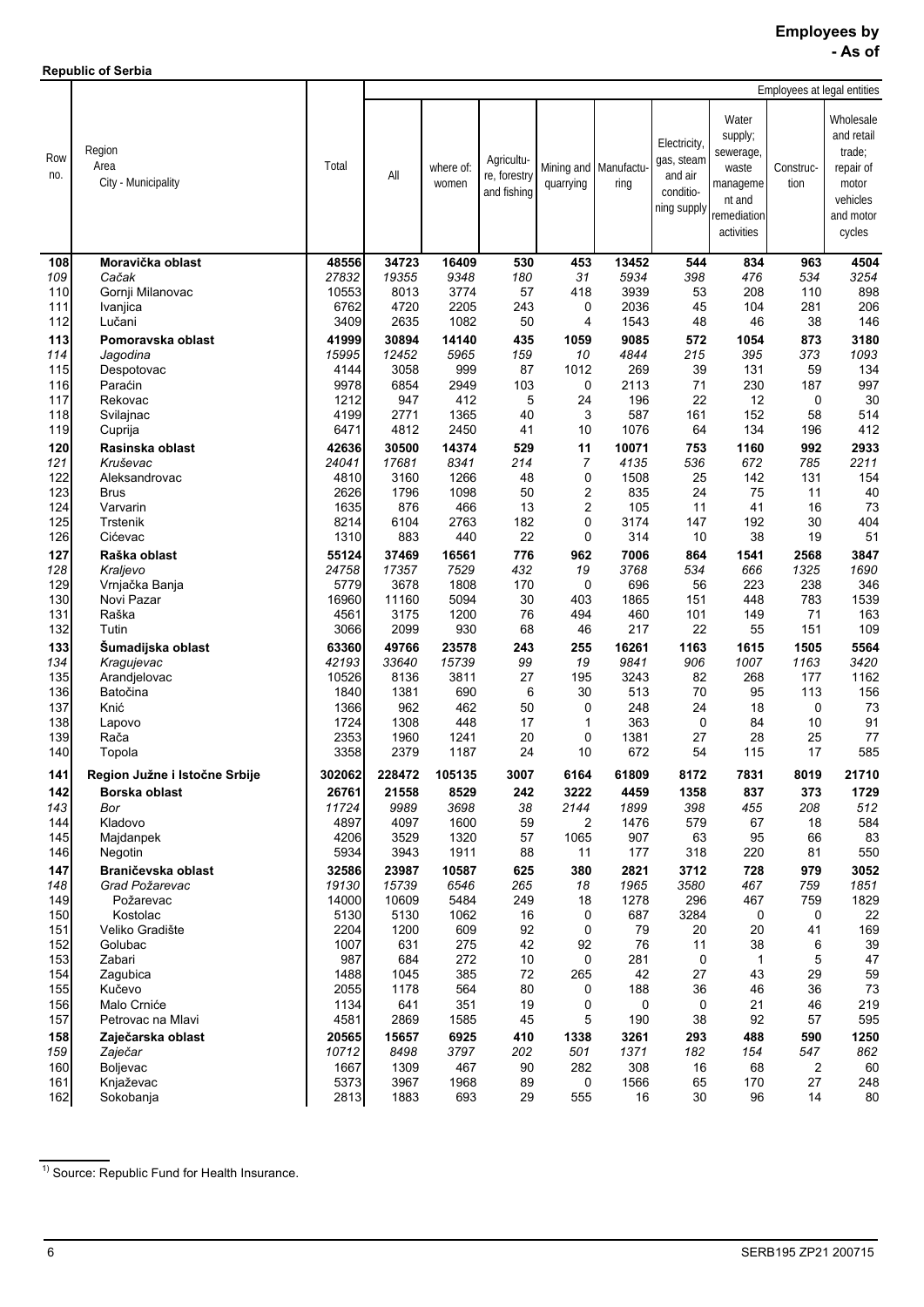|                          | (companies, enterprises, cooperatives, institutions and other organizations) |                                            |                                             |                           |                                                                    |                                                             |                                                                                     |              |                                                  |                                               |                                |                                                    |                               |            |
|--------------------------|------------------------------------------------------------------------------|--------------------------------------------|---------------------------------------------|---------------------------|--------------------------------------------------------------------|-------------------------------------------------------------|-------------------------------------------------------------------------------------|--------------|--------------------------------------------------|-----------------------------------------------|--------------------------------|----------------------------------------------------|-------------------------------|------------|
| Transport<br>and storage | Accommo<br>dation and<br>food<br>service<br>activities                       | Informa-<br>tion and<br>communi-<br>cation | Financial<br>and<br>insurance<br>activities | Real estate<br>activities | Professio-<br>nal,<br>scientific<br>and<br>technical<br>activities | Adminis-<br>trative and<br>support<br>service<br>activities | Public<br>adminis-<br>tration and<br>defence;<br>compulso-<br>ry social<br>security | Education    | Human<br>health and<br>social work<br>activities | Arts,<br>entertain-<br>ment and<br>recreation | Other<br>service<br>activities | Entrepreneurs and their<br>employees <sup>1)</sup> |                               | Row<br>no. |
|                          |                                                                              |                                            |                                             |                           |                                                                    |                                                             |                                                                                     |              |                                                  |                                               |                                | All                                                | where of:<br>women            |            |
| 1994                     | 369                                                                          | 517                                        | 513                                         | 22                        | 501                                                                | 403                                                         | 1228                                                                                | 3748         | 3545                                             | 483                                           | 120                            | 13833                                              | 6191                          | 108        |
| 1558                     | 234                                                                          | 363                                        | 470                                         | 22                        | 370                                                                | 267                                                         | 740                                                                                 | 2209         | 1902                                             | 344                                           | 69                             | 8477                                               | 4020                          | 109        |
| 150                      | 50                                                                           | 128                                        | 24                                          | $\pmb{0}$                 | 59                                                                 | 43                                                          | 260                                                                                 | 700          | 801                                              | 89                                            | 26                             | 2540                                               | 1061                          | 110        |
| 202                      | 57                                                                           | 16                                         | 18                                          | 0                         | 37                                                                 | 84                                                          | 152                                                                                 | 549          | 636                                              | 34                                            | 20                             | 2042                                               | 767                           | 111        |
| 84                       | 28                                                                           | 10                                         | 1                                           | 0                         | 35                                                                 | 9                                                           | 76                                                                                  | 290          | 206                                              | 16                                            | 5                              | 774                                                | 343                           | 112        |
| 1938                     | 426                                                                          | 494                                        | 177                                         | 39                        | 625                                                                | 405                                                         | 1757                                                                                | 3793         | 4428                                             | 437                                           | 117                            | 11105                                              | 4729                          | 113        |
| 577                      | 128                                                                          | 222                                        | 100                                         | 35                        | 288                                                                | 277                                                         | 715                                                                                 | 1284         | 1421                                             | 273                                           | 43                             | 3543                                               | 1558                          | 114        |
| 156                      | 221                                                                          | 30                                         | 4                                           | 0                         | 34                                                                 | 18                                                          | 163                                                                                 | 312          | 335                                              | 43                                            | 11                             | 1086                                               | 503                           | 115        |
| 751<br>166               | 37<br>$\mathbf 0$                                                            | 107                                        | 50                                          | 3<br>0                    | 153<br>20                                                          | 66<br>3                                                     | 297<br>60                                                                           | 835<br>260   | 779<br>128                                       | 50<br>8                                       | 25<br>$\overline{7}$           | 3124<br>265                                        | 1209<br>108                   | 116<br>117 |
| 101                      | 13                                                                           | 2<br>45                                    | 4<br>8                                      | $\mathbf{1}$              | 46                                                                 | 24                                                          | 164                                                                                 | 474          | 347                                              | 13                                            | 20                             | 1428                                               | 619                           | 118        |
| 187                      | 27                                                                           | 88                                         | 11                                          | 0                         | 84                                                                 | 17                                                          | 358                                                                                 | 628          | 1418                                             | 50                                            | 11                             | 1659                                               | 732                           | 119        |
| 1641                     | 177                                                                          | 476                                        | 346                                         | 11                        | 661                                                                | 244                                                         | 1869                                                                                | 3895         | 3849                                             | 511                                           | 371                            | 12136                                              | 5321                          | 120        |
| 1211                     | 30                                                                           | 305                                        | 267                                         | 11                        | 377                                                                | 147                                                         | 1252                                                                                | 2160         | 2735                                             | 386                                           | 240                            | 6360                                               | 2912                          | 121        |
| 168                      | 10                                                                           | 28                                         | 13                                          | 0                         | 91                                                                 | 5                                                           | 100                                                                                 | 420          | 254                                              | 46                                            | 17                             | 1650                                               | 673                           | 122        |
| 37                       | 26                                                                           | 34                                         | 11                                          | 0                         | 27                                                                 | 10                                                          | 119                                                                                 | 302          | 175                                              | 15                                            | 3                              | 830                                                | 331                           | 123        |
| 23                       | 28                                                                           | 13                                         | $\overline{7}$                              | 0                         | 51                                                                 | 3                                                           | 76                                                                                  | 263          | 124                                              | 26                                            | 1                              | 759                                                | 294                           | 124        |
| 149<br>53                | 63                                                                           | 74<br>22                                   | 40                                          | 0<br>0                    | 108                                                                | 73                                                          | 248                                                                                 | 641<br>109   | 451<br>110                                       | 22<br>16                                      | 106                            | 2110<br>427                                        | 907<br>204                    | 125        |
|                          | 20                                                                           |                                            | 8                                           |                           | 7                                                                  | 6                                                           | 74                                                                                  |              |                                                  |                                               | 4                              |                                                    |                               | 126        |
| 2644<br>1721             | 894<br>249                                                                   | 664<br>341                                 | 294<br>179                                  | 43<br>32                  | 752<br>389                                                         | 257<br>123                                                  | 2327<br>954                                                                         | 5953<br>2245 | 5363<br>2381                                     | 521<br>208                                    | 193<br>101                     | 17655<br>7401                                      | 7997<br>3656                  | 127<br>128 |
| 108                      | 240                                                                          | 39                                         | 19                                          | $\mathbf{1}$              | 114                                                                | 37                                                          | 179                                                                                 | 438          | 701                                              | 52                                            | 21                             | 2101                                               | 936                           | 129        |
| 471                      | 102                                                                          | 176                                        | 91                                          | 8                         | 149                                                                | 93                                                          | 843                                                                                 | 2204         | 1579                                             | 162                                           | 63                             | 5800                                               | 2394                          | 130        |
| 296                      | 293                                                                          | 79                                         | 5                                           | $\overline{\mathbf{c}}$   | 59                                                                 | 3                                                           | 237                                                                                 | 331          | 275                                              | 75                                            | 6                              | 1386                                               | 670                           | 131        |
| 48                       | 10                                                                           | 29                                         | 0                                           | 0                         | 41                                                                 | $\mathbf{1}$                                                | 114                                                                                 | 735          | 427                                              | 24                                            | $\overline{\mathbf{c}}$        | 967                                                | 341                           | 132        |
| 2207                     | 894                                                                          | 855                                        | 848                                         | 35                        | 1036                                                               | 613                                                         | 2648                                                                                | 6043         | 6753                                             | 872                                           | 356                            | 13594                                              | 6198                          | 133        |
| 1303                     | 533                                                                          | 740                                        | 759                                         | 26                        | 760                                                                | 480                                                         | 2078                                                                                | 4232         | 5261                                             | 725                                           | 288                            | 8553                                               | 3978                          | 134        |
| 219                      | 301                                                                          | 71                                         | 57                                          | 9                         | 173                                                                | 87                                                          | 272                                                                                 | 809          | 895                                              | 74                                            | 15                             | 2390                                               | 1135                          | 135        |
| 20<br>73                 | 0<br>0                                                                       | 8                                          | 10                                          | 0<br>0                    | 1                                                                  | $\overline{2}$<br>$\mathbf{1}$                              | 40                                                                                  | 151          | 121                                              | 37                                            | 8<br>6                         | 459<br>404                                         | 177                           | 136<br>137 |
| 483                      | 0                                                                            | 6<br>5                                     | 6<br>4                                      | 0                         | 35<br>14                                                           | 10                                                          | 75<br>31                                                                            | 235<br>93    | 110<br>85                                        | 2<br>13                                       | 4                              | 416                                                | 175<br>186                    | 138        |
| 18                       | $\overline{\mathbf{c}}$                                                      | 6                                          | 6                                           | 0                         | 18                                                                 | $\mathbf{1}$                                                | 68                                                                                  | 179          | 93                                               | 9                                             | $\overline{\mathbf{c}}$        | 393                                                | 161                           | 139        |
| 91                       | 58                                                                           | 19                                         | 6                                           | 0                         | 35                                                                 | 32                                                          | 84                                                                                  | 344          | 188                                              | 12                                            | 33                             | 979                                                | 386                           | 140        |
| 12361                    | 3103                                                                         | 3352                                       | 2103                                        | 406                       | 4543                                                               | 3370                                                        | 13990                                                                               | 30931        | 32087                                            | 3355                                          | 2159                           | 73590                                              | 32094                         | 141        |
| 1027                     | 234                                                                          | 166                                        | 111                                         | 9                         | 489                                                                | 478                                                         | 1153                                                                                | 2441         | 2775                                             | 368                                           | 87                             | 5203                                               | 2376                          | 142        |
| 583                      | 93                                                                           | 131                                        | 27                                          | 6                         | 325                                                                | 407                                                         | 346                                                                                 | 1008         | 1185                                             | 186                                           | 38                             | 1735                                               | 856                           | 143        |
| 103                      | 35                                                                           | 20                                         | 6                                           | 2                         | 74                                                                 | 8                                                           | 170                                                                                 | 353          | 508                                              | 23                                            | 10                             | 800                                                | 343                           | 144        |
| 92                       | 65                                                                           | 8                                          | 3                                           | 0                         | 24                                                                 | 17                                                          | 159                                                                                 | 347          | 358                                              | 97                                            | 23                             | 677                                                | 269                           | 145        |
| 249                      | 41                                                                           | 7                                          | 75                                          | 1                         | 66                                                                 | 46                                                          | 478                                                                                 | 733          | 724                                              | 62                                            | 16                             | 1991                                               | 908                           | 146        |
| 968                      | 431                                                                          | 222                                        | 148                                         | 4                         | 418                                                                | 391                                                         | 1866                                                                                | 3042         | 3406                                             | 272                                           | 522                            | 8599                                               | 3590                          | 147        |
| 618                      | 246                                                                          | 183                                        | 142                                         | 3                         | 211                                                                | 281                                                         | 1226                                                                                | 1377         | 1937                                             | 182                                           | 428                            | 3391                                               | 1627                          | 148        |
| 290                      | 102                                                                          | 182                                        | 142                                         | 3                         | 193                                                                | 281                                                         | 1226                                                                                | 1139         | 1937                                             | 178                                           | 40                             | 3391                                               | 1627                          | 149        |
| 328<br>88                | 144<br>28                                                                    | 1<br>$\mathbf{1}$                          | 0<br>5                                      | 0<br>1                    | 18<br>29                                                           | 0<br>8                                                      | 0<br>124                                                                            | 238<br>270   | 0<br>174                                         | 4<br>19                                       | 388<br>32                      | $\ldots$<br>1004                                   | $\ddot{\phantom{a}}$ .<br>412 | 150<br>151 |
| 15                       | 10                                                                           | 0                                          | 0                                           | 0                         | 24                                                                 | 6                                                           | 48                                                                                  | 126          | 77                                               | 7                                             | 14                             | 376                                                | 122                           | 152        |
| 15                       | 5                                                                            | 2                                          | 0                                           | 0                         | 15                                                                 | 0                                                           | 53                                                                                  | 164          | 79                                               | 3                                             | 4                              | 303                                                | $111$                         | 153        |
| 29                       | 7                                                                            | 7                                          | 0                                           | 0                         | 29                                                                 | 11                                                          | 80                                                                                  | 180          | 144                                              | 1                                             | 20                             | 443                                                | 157                           | 154        |
| 85                       | 4                                                                            | 1                                          | 0                                           | 0                         | 20                                                                 | 6                                                           | 94                                                                                  | 282          | 202                                              | 16                                            | 9                              | 877                                                | 320                           | 155        |
| 18                       | 2                                                                            | 0                                          | 0                                           | 0                         | 12                                                                 | 0                                                           | 44                                                                                  | 189          | 65                                               | 4                                             | 2                              | 493                                                | 153                           | 156        |
| 100                      | 129                                                                          | 28                                         | 1                                           | 0                         | 78                                                                 | 79                                                          | 197                                                                                 | 454          | 728                                              | 40                                            | 13                             | 1712                                               | 688                           | 157        |
| 667                      | 291                                                                          | 191                                        | 142                                         | 15                        | 284                                                                | 159                                                         | 1135                                                                                | 2044         | 2682                                             | 248                                           | 169                            | 4908                                               | 2170                          | 158        |
| 465                      | 97                                                                           | 137                                        | 102                                         | 11                        | 153                                                                | 103                                                         | 771                                                                                 | 1097         | 1465                                             | 152                                           | 126                            | 2214                                               | 1006                          | 159        |
| 15<br>110                | 0<br>146                                                                     | 2<br>44                                    | 4<br>23                                     | 0<br>4                    | 2<br>104                                                           | 6<br>22                                                     | 69<br>198                                                                           | 221<br>508   | 141<br>544                                       | 15<br>72                                      | 8<br>27                        | 358<br>1406                                        | 160<br>611                    | 160<br>161 |
| 77                       | 48                                                                           | 8                                          | 13                                          | 0                         | 25                                                                 | 28                                                          | 97                                                                                  | 218          | 532                                              | 9                                             | 8                              | 930                                                |                               | 393 162    |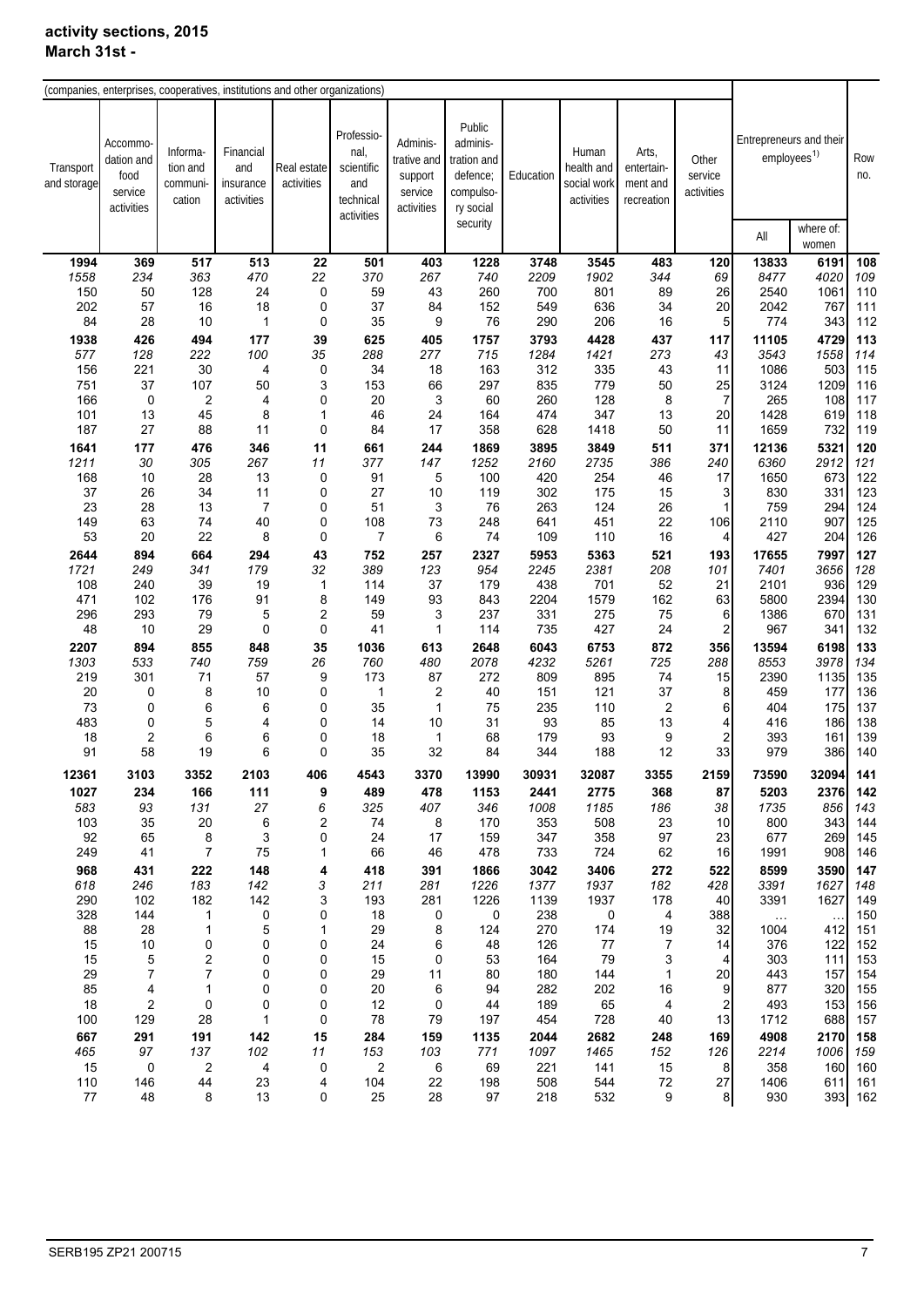| <b>Republic of Serbia</b> |  |
|---------------------------|--|
|                           |  |

|            |                                       | Employees at legal entities |               |                    |                                           |                     |                               |                                                                   |                                                                                           |                   |                                                                                            |  |
|------------|---------------------------------------|-----------------------------|---------------|--------------------|-------------------------------------------|---------------------|-------------------------------|-------------------------------------------------------------------|-------------------------------------------------------------------------------------------|-------------------|--------------------------------------------------------------------------------------------|--|
| Row<br>no. | Region<br>Area<br>City - Municipality | Total                       | All           | where of:<br>women | Agricultu-<br>re, forestry<br>and fishing | quarrying           | Mining and Manufactu-<br>ring | Electricity,<br>gas, steam<br>and air<br>conditio-<br>ning supply | Water<br>supply;<br>sewerage,<br>waste<br>manageme<br>nt and<br>remediation<br>activities | Construc-<br>tion | Wholesale<br>and retail<br>trade:<br>repair of<br>motor<br>vehicles<br>and motor<br>cycles |  |
| 163        | Jablanička oblast                     | 37353                       | 25865         | 13484              | 349                                       | 384                 | 7473                          | 445                                                               | 1022                                                                                      | 883               | 2669                                                                                       |  |
| 164        | Leskovac                              | 26789                       | 19125         | 10123              | 232                                       | 0                   | 5867                          | 359                                                               | 697                                                                                       | 494               | 2236                                                                                       |  |
| 165        | <b>Bojnik</b>                         | 1000                        | 644           | 303                | 0                                         | 0                   | 49                            | 12                                                                | 45                                                                                        | 17                | 35                                                                                         |  |
| 166        | Vlasotince                            | 5264                        | 3121          | 1831               | 20                                        | 1                   | 1308                          | 29                                                                | 141                                                                                       | 180               | 304                                                                                        |  |
| 167        | Lebane                                | 2223                        | 1345          | 671                | 31                                        | 0                   | 199                           | 28                                                                | 72                                                                                        | 2                 | 82                                                                                         |  |
| 168        | Medveđa                               | 1384                        | 1197          | 426                | 24                                        | 383                 | 31                            | 13                                                                | 60                                                                                        | 9                 | 11                                                                                         |  |
| 169        | Crna Trava                            | 693                         | 433           | 130                | 42                                        | 0                   | 19                            | 4                                                                 | $\overline{7}$                                                                            | 181               | 1                                                                                          |  |
| 170        | Nišavska oblast                       | 78584                       | 59428         | 29067              | 292                                       | 278                 | 12449                         | 1057                                                              | 2197                                                                                      | 2238              | 6573                                                                                       |  |
| 171        | Grad Niš                              | 64032                       | 49859         | 24081              | 153                                       | 9                   | 9261                          | 948                                                               | 1848                                                                                      | 2033              | 6006                                                                                       |  |
| 172<br>173 | Medijana<br>Niška Banja               | 37809<br>2239               | 32155<br>1442 | 15877<br>660       | 86<br>0                                   | $\overline{7}$<br>2 | 2448<br>517                   | 872<br>23                                                         | 1377<br>2                                                                                 | 1248<br>111       | 3839<br>71                                                                                 |  |
| 174        | Palilula                              | 10116                       | 6720          | 2668               | 43                                        | 0                   | 2485                          | 0                                                                 | 355                                                                                       | 362               | 917                                                                                        |  |
| 175        | Pantelej                              | 6706                        | 4093          | 2592               | 19                                        | 0                   | 2163                          | 5                                                                 | 0                                                                                         | 209               | 484                                                                                        |  |
| 176        | Crveni krst                           | 7162                        | 5449          | 2284               | 5                                         | 0                   | 1648                          | 48                                                                | 114                                                                                       | 103               | 695                                                                                        |  |
| 177        | Aleksinac                             | 7568                        | 5284          | 3067               | 63                                        | 259                 | 1909                          | 45                                                                | 274                                                                                       | 73                | 226                                                                                        |  |
| 178        | Gadžin Han                            | 1505                        | 609           | 270                | 3                                         | 2                   | 157                           | 10                                                                | 3                                                                                         | 56                | 62                                                                                         |  |
| 179        | Doljevac                              | 1456                        | 884           | 429                | $\mathbf{1}$                              | 8                   | 141                           | $\overline{7}$                                                    | 4                                                                                         | 11                | 57                                                                                         |  |
| 180        | Merošina                              | 1186                        | 855           | 384                | 5                                         | 0                   | 221                           | 14                                                                | 0                                                                                         | 25                | 60                                                                                         |  |
| 181        | Ražanj                                | 742                         | 475           | 211                | 55                                        | 0                   | 67                            | 10                                                                | 17                                                                                        | 2                 | 19                                                                                         |  |
| 182        | Svrljig                               | 2095                        | 1462          | 625                | 12                                        | 0                   | 693                           | 23                                                                | 51                                                                                        | 38                | 143                                                                                        |  |
| 183        | Pirotska oblast                       | 19086                       | 14869         | 6620               | 162                                       | 120                 | 6876                          | 252                                                               | 568                                                                                       | 384               | 828                                                                                        |  |
| 184        | Pirot                                 | 13682                       | 10854         | 4791               | 147                                       | 49                  | 5528                          | 190                                                               | 299                                                                                       | 276               | 663                                                                                        |  |
| 185        | Babušnica                             | 1984                        | 1595          | 738                | 0                                         | 0                   | 898                           | 22<br>19                                                          | 62<br>24                                                                                  | 29<br>58          | 75<br>39                                                                                   |  |
| 186<br>187 | Bela Palanka<br>Dimitrovgrad          | 1583<br>1837                | 1113<br>1307  | 499<br>592         | 9<br>6                                    | 67<br>4             | 268<br>182                    | 21                                                                | 183                                                                                       | 21                | 51                                                                                         |  |
| 188        | Podunavska oblast                     | 34321                       | 25623         | 10749              | 286                                       | 47                  | 9457                          | 331                                                               | 729                                                                                       | 1333              | 2488                                                                                       |  |
| 189        | Smederevo                             | 20399                       | 15581         | 6325               | 129                                       | 2                   | 7085                          | 208                                                               | 534                                                                                       | 286               | 1068                                                                                       |  |
| 190        | Velika Plana                          | 6076                        | 4159          | 1753               | 93                                        | 45                  | 442                           | 65                                                                | 51                                                                                        | 664               | 977                                                                                        |  |
| 191        | Smederevska Palanka                   | 7846                        | 5883          | 2671               | 64                                        | 0                   | 1930                          | 58                                                                | 144                                                                                       | 383               | 443                                                                                        |  |
| 192        | Pčinjska oblast                       | 36402                       | 28836         | 12749              | 381                                       | 395                 | 10111                         | 567                                                               | 800                                                                                       | 867               | 2352                                                                                       |  |
| 193        | Grad Vranje                           | 19877                       | 16683         | 7776               | 198                                       | 297                 | 7047                          | 240                                                               | 331                                                                                       | 437               | 1584                                                                                       |  |
| 194        | Vranje                                | 18788                       | 15594         | 7420               | 132                                       | 0                   | 6589                          | 238                                                               | 330                                                                                       | 395               | 1559                                                                                       |  |
| 195        | Vranjska Banja                        | 1089                        | 1089          | 356                | 66                                        | 297                 | 458                           | 2                                                                 | 1                                                                                         | 42                | 25                                                                                         |  |
| 196<br>197 | <b>Bosilegrad</b>                     | 1252                        | 866           | 372                | 15                                        | 71                  | 107                           | 26                                                                | 41                                                                                        | 4                 | 60                                                                                         |  |
| 198        | Bujanovac<br>Vladičin Han             | 5104<br>2676                | 3976<br>1839  | 1616<br>854        | 29<br>54                                  | 17<br>0             | 1400<br>483                   | 56<br>40                                                          | 88<br>132                                                                                 | 117<br>66         | 263<br>123                                                                                 |  |
| 199        | Preševo                               | 3255                        | 2404          | 734                | 0                                         | 6                   | 422                           | 19                                                                | 54                                                                                        | 75                | 163                                                                                        |  |
| 200        | Surdulica                             | 3315                        | 2304          | 1078               | 70                                        | 0                   | 382                           | 171                                                               | 105                                                                                       | 162               | 130                                                                                        |  |
| 201        | Trgovište                             | 923                         | 764           | 319                | 15                                        | 4                   | 270                           | 15                                                                | 49                                                                                        | 6                 | 29                                                                                         |  |
| 202        | Toplička oblast                       | 16404                       | 12649         | 6425               | 260                                       | 0                   | 4902                          | 157                                                               | 462                                                                                       | 372               | 769                                                                                        |  |
| 203        | Prokuplie                             | 9837                        | 7608          | 4124               | 78                                        | 0                   | 3218                          | 92                                                                | 296                                                                                       | 124               | 432                                                                                        |  |
| 204        | <b>Blace</b>                          | 2075                        | 1617          | 762                | 28                                        | 0                   | 550                           | 21                                                                | 56                                                                                        | 194               | 114                                                                                        |  |
| 205        | Žitorađa                              | 1159                        | 855           | 428                | 66                                        | 0                   | 158                           | 12                                                                | 15                                                                                        | $\mathbf{1}$      | 21                                                                                         |  |
| 206        | Kuršumlija                            | 3333                        | 2569          | 1111               | 88                                        | 0                   | 976                           | 32                                                                | 95                                                                                        | 53                | 202                                                                                        |  |
| 207        | Region Kosovo i Metohija              | $\cdots$                    | $\cdots$      | $\cdots$           | $\cdots$                                  | œ.                  | $\cdots$                      | $\cdots$                                                          | $\cdots$                                                                                  | $\cdots$          | $\cdots$                                                                                   |  |

1) Source: Republic Fund for Health Insurance.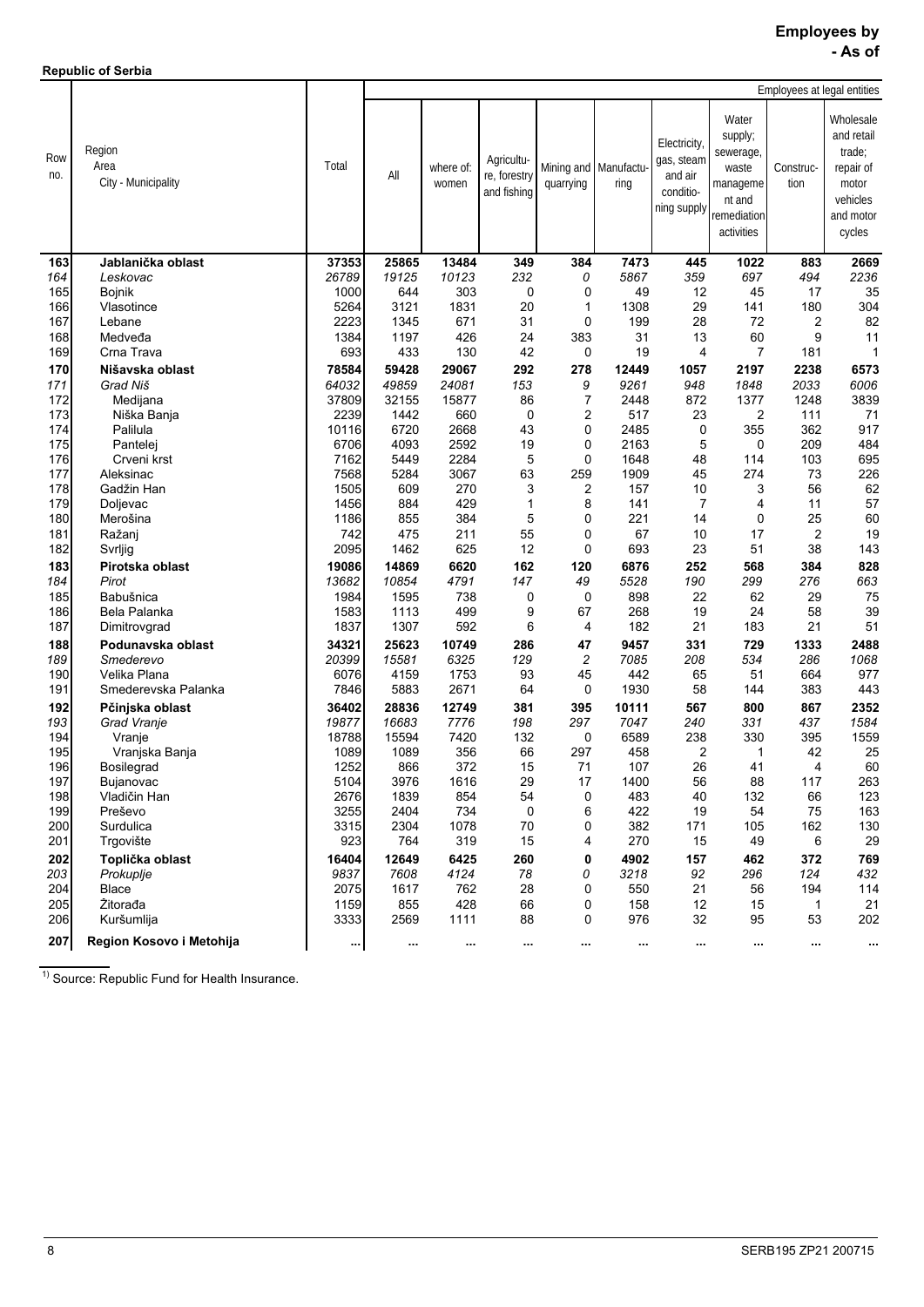| (companies, enterprises, cooperatives, institutions and other organizations) |                                                         |                                           |                                             |                           |                                                                    |                                                             |                                                                         |              |                                                  |                                               |                                |                         |                         |            |
|------------------------------------------------------------------------------|---------------------------------------------------------|-------------------------------------------|---------------------------------------------|---------------------------|--------------------------------------------------------------------|-------------------------------------------------------------|-------------------------------------------------------------------------|--------------|--------------------------------------------------|-----------------------------------------------|--------------------------------|-------------------------|-------------------------|------------|
| Transport<br>and storage                                                     | Accommo-<br>dation and<br>food<br>service<br>activities | Informa-<br>tion and<br>communi<br>cation | Financial<br>and<br>insurance<br>activities | Real estate<br>activities | Professio-<br>nal,<br>scientific<br>and<br>technical<br>activities | Adminis-<br>trative and<br>support<br>service<br>activities | Public<br>adminis-<br>tration and<br>defence;<br>compulso-<br>ry social | Education    | Human<br>health and<br>social work<br>activities | Arts,<br>entertain-<br>ment and<br>recreation | Other<br>service<br>activities | Entrepreneurs and their | employees <sup>1)</sup> | Row<br>no. |
|                                                                              |                                                         |                                           |                                             |                           |                                                                    |                                                             | security                                                                |              |                                                  |                                               |                                | All                     | where of:<br>women      |            |
| 1040                                                                         | 357                                                     | 213                                       | 173                                         | 0                         | 280                                                                | 193                                                         | 1878                                                                    | 4188         | 3568                                             | 469                                           | 281                            | 11488                   | 4508                    | 163        |
| 899                                                                          | 228                                                     | 183                                       | 168                                         | 0                         | 180                                                                | 158                                                         | 1320                                                                    | 2770         | 2713                                             | 391                                           | 230                            | 7664                    | 3033                    | 164        |
| 18                                                                           | 0                                                       | 2                                         | 0                                           | 0                         | 19                                                                 | $\overline{2}$                                              | 78                                                                      | 222          | 126                                              | 13                                            | 6                              | 356                     | 145                     | 165        |
| 42                                                                           | 0                                                       | $\overline{7}$                            | 5                                           | $\pmb{0}$                 | 35                                                                 | 12                                                          | 169                                                                     | 480          | 331                                              | 38                                            | 19                             | 2143                    | 840                     | 166        |
| 60                                                                           | 3                                                       | 9                                         | 0                                           | $\mathbf 0$               | 42                                                                 | 20                                                          | 167                                                                     | 356          | 232                                              | 19                                            | 23                             | 878                     | 364                     | 167        |
| 18                                                                           | 126<br>0                                                | 12<br>0                                   | 0<br>0                                      | 0<br>$\pmb{0}$            | 4<br>0                                                             | 1<br>$\pmb{0}$                                              | 108                                                                     | 268<br>92    | 122                                              | $\overline{7}$                                | $\mathbf 0$<br>3               | 187                     | 71                      | 168<br>169 |
| 3                                                                            |                                                         |                                           |                                             |                           |                                                                    |                                                             | 36                                                                      |              | 44                                               | 1                                             |                                | 260                     | 55                      |            |
| 5147<br>4851                                                                 | 1087                                                    | 1786                                      | 961<br>931                                  | 222                       | 1771<br>1538                                                       | 1077<br>942                                                 | 3499                                                                    | 8245         | 9211                                             | 884<br>787                                    | 454                            | 19156<br>14173          | 8985<br>6940            | 170<br>171 |
| 4330                                                                         | 1050<br>903                                             | 1740<br>1496                              | 884                                         | 221<br>123                | 824                                                                | 723                                                         | 2935<br>2252                                                            | 6539<br>3158 | 7656<br>6643                                     | 602                                           | 411<br>340                     | 5654                    | 2905                    | 172        |
| 0                                                                            | 10                                                      | 22                                        | 1                                           | 0                         | 18                                                                 | 0                                                           | 32                                                                      | 181          | 452                                              | 0                                             | 0                              | 797                     | 382                     | 173        |
| 130                                                                          | 63                                                      | 35                                        | 34                                          | 4                         | 298                                                                | 59                                                          | 535                                                                     | 1274         | 31                                               | 72                                            | 23                             | 3396                    | 1615                    | 174        |
| 124                                                                          | 67                                                      | 120                                       | 4                                           | 0                         | 292                                                                | 3                                                           | 67                                                                      | 484          | 23                                               | 20                                            | 9                              | 2613                    | 1239                    | 175        |
| 267                                                                          | $\overline{7}$                                          | 67                                        | 8                                           | 94                        | 106                                                                | 157                                                         | 49                                                                      | 1442         | 507                                              | 93                                            | 39                             | 1713                    | 799                     | 176        |
| 70                                                                           | 11                                                      | 31                                        | 19                                          | 0                         | 48                                                                 | 27                                                          | 272                                                                     | 914          | 972                                              | 51                                            | 20                             | 2284                    | 1013                    | 177        |
| 15                                                                           | 0                                                       | 0                                         | 0                                           | $\mathbf 0$               | 23                                                                 | $\overline{c}$                                              | 53                                                                      | 119          | 81                                               | 13                                            | 10                             | 896                     | 391                     | 178        |
| 92                                                                           | 0                                                       | 2                                         | 0                                           | $\pmb{0}$                 | 34                                                                 | 81                                                          | 55                                                                      | 228          | 145                                              | 14                                            | 4                              | 572                     | 204                     | 179        |
| 45                                                                           | 16                                                      | 0                                         | 0                                           | $\mathbf 0$               | 75                                                                 | 8                                                           | 70                                                                      | 160          | 141                                              | 14                                            | $\mathbf{1}$                   | 331                     | 87                      | 180        |
| 27                                                                           | $\overline{\mathbf{c}}$                                 | 1                                         | 3                                           | $\mathbf{1}$              | 19                                                                 | 6                                                           | 56                                                                      | 119          | 64                                               | 3                                             | 4                              | 267                     | 99                      | 181        |
| 47                                                                           | 8                                                       | 12                                        | 8                                           | $\mathbf 0$               | 34                                                                 | 11                                                          | 58                                                                      | 166          | 152                                              | 2                                             | 4                              | 633                     | 251                     | 182        |
| 654                                                                          | 56                                                      | 169                                       | 106                                         | 1                         | 252                                                                | 249                                                         | 739                                                                     | 1475         | 1674                                             | 211                                           | 93                             | 4217                    | 1778                    | 183        |
| 355                                                                          | 36                                                      | 118                                       | 95                                          | $\mathbf{1}$              | 160                                                                | 168                                                         | 434                                                                     | 936          | 1219                                             | 132                                           | 48                             | 2828                    | 1198                    | 184        |
| 25                                                                           | 0                                                       | 0                                         | 0                                           | $\mathbf 0$               | 26                                                                 | 3                                                           | 59                                                                      | 248          | 118                                              | 21                                            | 9                              | 389                     | 134                     | 185        |
| 27                                                                           | 20                                                      | 32                                        | 10                                          | 0                         | 51                                                                 | 68                                                          | 68                                                                      | 157          | 156                                              | 33                                            | $\overline{7}$                 | 470                     | 213                     | 186        |
| 247                                                                          | 0                                                       | 19                                        | $\mathbf{1}$                                | 0                         | 15                                                                 | 10                                                          | 178                                                                     | 134          | 181                                              | 25                                            | 29                             | 530                     | 233                     | 187        |
| 1292                                                                         | 158                                                     | 140                                       | 196                                         | 114                       | 494                                                                | 391                                                         | 1189                                                                    | 3220         | 3225                                             | 291                                           | 242                            | 8698                    | 4074                    | 188        |
| 809                                                                          | 65                                                      | 111                                       | 138                                         | 84                        | 291                                                                | 148                                                         | 742                                                                     | 1805         | 1714                                             | 178                                           | 184                            | 4818                    | 2485                    | 189        |
| 282                                                                          | 78                                                      | 14                                        | 13                                          | 29                        | 85                                                                 | 140                                                         | 200                                                                     | 585          | 341                                              | 31                                            | 24                             | 1917                    | 795                     | 190        |
| 201                                                                          | 15                                                      | 15                                        | 45                                          | $\mathbf{1}$              | 118                                                                | 103                                                         | 247                                                                     | 830          | 1170                                             | 82                                            | 34                             | 1963                    | 794                     | 191        |
| 1238                                                                         | 450                                                     | 352                                       | 180                                         | 0                         | 367                                                                | 331                                                         | 1649                                                                    | 4475         | 3681                                             | 398                                           | 242                            | 7566                    | 2886                    | 192        |
| 783                                                                          | 335                                                     | 182                                       | 158                                         | 0                         | 226                                                                | 178                                                         | 785                                                                     | 1633         | 1944                                             | 190                                           | 135                            | 3194                    | 1403                    | 193        |
| 776                                                                          | 335<br>0                                                | 178<br>4                                  | 158                                         | 0<br>$\mathbf 0$          | 219<br>7                                                           | 178<br>0                                                    | 774                                                                     | 1530         | 1879                                             | 189                                           | 135<br>$\mathbf 0$             | 3194                    | 1403                    | 194<br>195 |
| 7<br>17                                                                      | 3                                                       | 19                                        | 0<br>0                                      | $\mathbf 0$               | 15                                                                 | 74                                                          | 11<br>76                                                                | 103<br>205   | 65<br>83                                         | 1<br>34                                       | 16                             | $\ddotsc$<br>386        | 165                     | 196        |
| 80                                                                           | 22                                                      | 53                                        | 15                                          | 0                         | 66                                                                 | 20                                                          | 295                                                                     | 857          | 513                                              | 31                                            | 54                             | 1128                    | 335                     | 197        |
| 130                                                                          | 58                                                      | 14                                        | $\overline{\mathbf{c}}$                     | 0                         | 20                                                                 | 17                                                          | 89                                                                      | 369          | 204                                              | 33                                            | 5                              | 837                     | 337                     | 198        |
| 158                                                                          | 16                                                      | 60                                        | 5                                           | 0                         | 18                                                                 | 27                                                          | 155                                                                     | 812          | 335                                              | 57                                            | 22                             | 851                     | 168                     | 199        |
| 41                                                                           | 16                                                      | 24                                        | 0                                           | 0                         | 21                                                                 | 12                                                          | 169                                                                     | 423          | 540                                              | 30                                            | 8                              | 1011                    | 423                     | 200        |
| 29                                                                           | 0                                                       | 0                                         | 0                                           | 0                         | 1                                                                  | 3                                                           | 80                                                                      | 176          | 62                                               | 23                                            | $\boldsymbol{2}$               | 159                     | 55                      | 201        |
| 328                                                                          | 39                                                      | 113                                       | 86                                          | 41                        | 188                                                                | 101                                                         | 882                                                                     | 1801         | 1865                                             | 214                                           | 69                             | 3755                    | 1727                    | 202        |
| 168                                                                          | 32                                                      | 84                                        | 61                                          | 41                        | 93                                                                 | 64                                                          | 584                                                                     | 980          | 1090                                             | 138                                           | 33                             | 2229                    | 1069                    | 203        |
| 35                                                                           | 2                                                       | 16                                        | 2                                           | 0                         | 28                                                                 | 25                                                          | 71                                                                      | 293          | 162                                              | 18                                            | $\overline{c}$                 | 458                     | 203                     | 204        |
| 22                                                                           | 0                                                       | 3                                         | 3                                           | 0                         | 57                                                                 | $\overline{c}$                                              | 66                                                                      | 227          | 143                                              | 32                                            | 27                             | 304                     | 95                      | 205        |
| 103                                                                          | 5                                                       | 10                                        | 20                                          | 0                         | 10                                                                 | 10                                                          | 161                                                                     | 301          | 470                                              | 26                                            | 7                              | 764                     | 360                     | 206        |
|                                                                              |                                                         |                                           |                                             |                           |                                                                    |                                                             |                                                                         | $\cdots$     |                                                  |                                               |                                | $\cdots$                |                         | 207        |